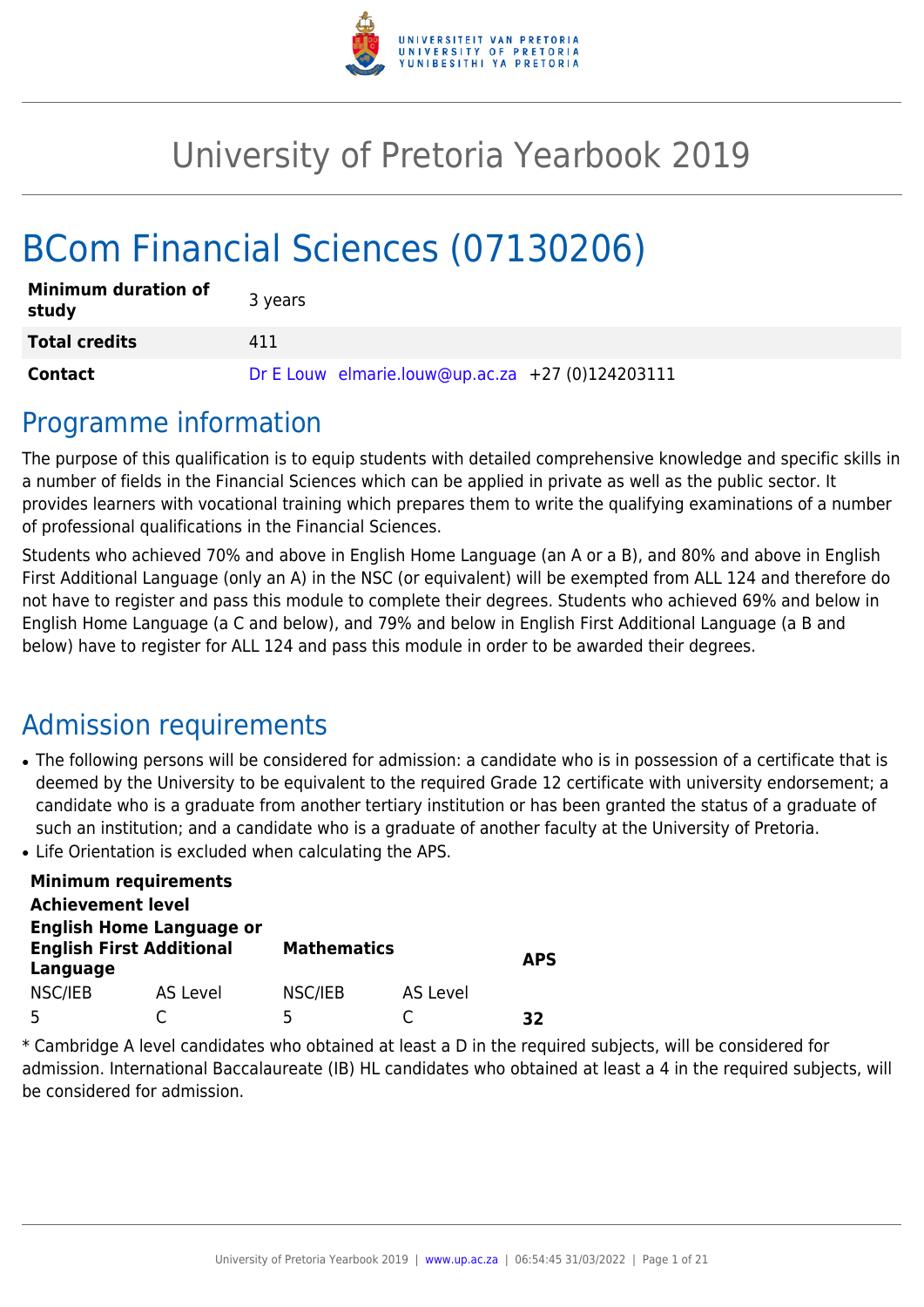

## Additional requirements

- a. General Regulations G.1 to G.15 (with the exception of Regulation G.11.2(c)) apply to a bachelor's degree.
- b. A student may not take more than the prescribed number of modules per semester unless the Dean decides otherwise.
- c. A student may take a module not listed as an elective module only if the prior approval of the Dean has been obtained.
- d. A student who is in possession of a bachelor's degree may not present any modules passed for that degree for another field of specialisation or degree in this Faculty. (See General Regulations G.8 and G.9)
- e. A module passed at 300-level shall only be recognised for degree purposes if the corresponding prescribed module(s) at 200-level has/have been passed, unless the Dean decides otherwise, with the proviso that the following modules which are offered at 300-level only, are also considered "major subjects": Labour law 311 (ABR 311), Labour relations 320 (ABV 320) and International business management 359 and 369 (OBS 359 and 369); only two 14-week modules, or the equivalent thereof, that are not preceded by the 100- and 200 level modules, may be taken for degree purposes. In other words, at least four 14-week modules must be taken at 300-level that are preceded by the 100- and 200-level, except for modules offered on 200- and 300 level only.
- f. A module already passed may only be repeated with the approval of the Dean.
- g. A module passed may not be taken into account for more than one degree or field of specialisation.
- h. It remains the student's responsibility to ascertain, prior to registration, whether all the modules he/she intends taking can be accommodated in the class, test and examination timetables.
- i. The Faculty of Economic and Management Sciences supports an outcomes-based education system and places a high premium on the development of specific academic competences. Class attendance in all modules and for the full duration of all programmes is therefore compulsory for all students.
- j. The Dean has the right of authorisation regarding matters not provided for in the General Regulations or the Faculty Regulations.

## Other programme-specific information

## **Note**:

- Please refer to the individual modules for prerequisites.
- At 300-level, any three of the following must be taken as majors: Financial accounting (FRK), Financial management (FBS), Internal auditing (IOK) or Taxation (BEL).
- Financial management 210 and 220 are required to take Financial management as a major in the third year. Financial management as a major is a prerequisite to apply for admission to the BComHons (Financial Management Sciences) degree.

**Specialisation modules**: FBS 310, 320, FRK 311, 321, IOK 311, 321, BEL 300

## **"Major subject"**

To be considered a "major subject" the equivalent of four 14-week modules, including two at 300-level, must be passed provided that:

- the following modules which are offered at 300-level only, are also considered "major subjects": Labour law 311 (ABR 311), Labour relations 320 (ABV 320), and International business management 359 and 369 (OBS 359 and 369);
- only two 14-week modules, or the equivalent thereof, that are not preceded by the 100- and 200-level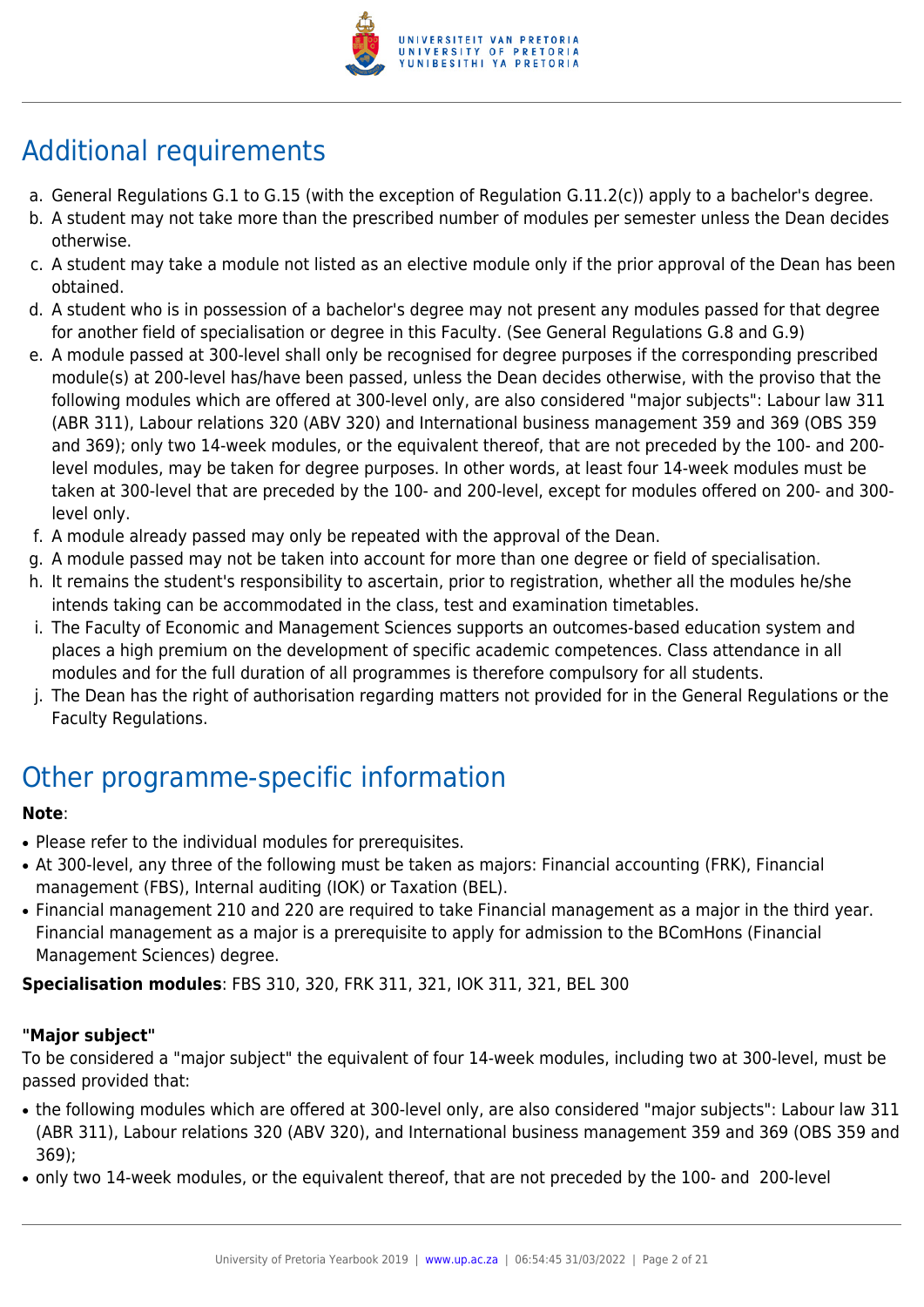

modules, may be taken for degree purposes. In other words, at least four 14-week modules must be taken at 300-level that are preceded by the 100- and 200-level, except for modules offered on 200- and 300-level only.

## Promotion to next study year

According to General Regulation G.3 students have to comply with certain requirements as set by the Faculty Board.

- a. A student must pass at least 4 core semester or 2 core year modules to be admitted to the subsequent year of study.
- b. If a student has passed less than the required minimum of 4 core semester or 2 core year modules, he/she will not be readmitted to the Faculty of Economic and Management Sciences. Such a student may apply in writing to the Faculty's Admissions Committee to be readmitted conditionally – with the proviso that the Admissions Committee may set further conditions with regards to the student's academic progress. The Faculty's Admissions Committee may deny a student's application for readmission.
- c. If a student has been readmitted conditionally, his/her academic progress will be monitored after the first semester examinations to determine whether he/she has complied with the requirements set by the Admissions Committee. If not, his/her studies will be suspended.
- d. A student whose studies have been suspended because of his/her poor academic performance has the right to appeal against the decision of the Faculty's Admissions Committee.
- e. A student may be refused promotion to a subsequent year of study if the prescribed tuition fees are not paid.
- f. A student may be refused admission to the examination, or promotion to a subsequent year of study or promotion in a module (if applicable) if he/ she fails to fulfil the attendance requirements. Class attendance in all modules and for the full duration of all programmes is compulsory for all students.

## Pass with distinction

- a. A degree may be awarded with distinction provided the candidate meets the following criteria:
- i. Completes the degree within three years;
- ii. Obtains a Cumulative Grade Point Average (CGPA) of 75%;
- iii. Repeated passed modules will not be considered. The initial pass mark of module will be used when calculating the GPA.
- b. A degree will only be awarded with distinction to transferees from other degrees in the Faculty of Economic and Management Sciences, other faculties and from other universities who still complete their bachelor degrees within three years (including the years registered for the other degree and credits transferred and recognised).
- c. The GPA will be not be rounded up to a whole number.
- d. Exceptional cases will be considered by the Dean.

## General information

## **Minimum requirements for bachelor's degrees; semester and year modules; new regulations**

1. Students who commenced their studies before 2015 must complete the programme in terms of the curriculum of the year in which they commenced their studies, or in terms of the curriculum of the year in which they switched to their current field of specialisation. Students who prefer to do so may, however, apply to change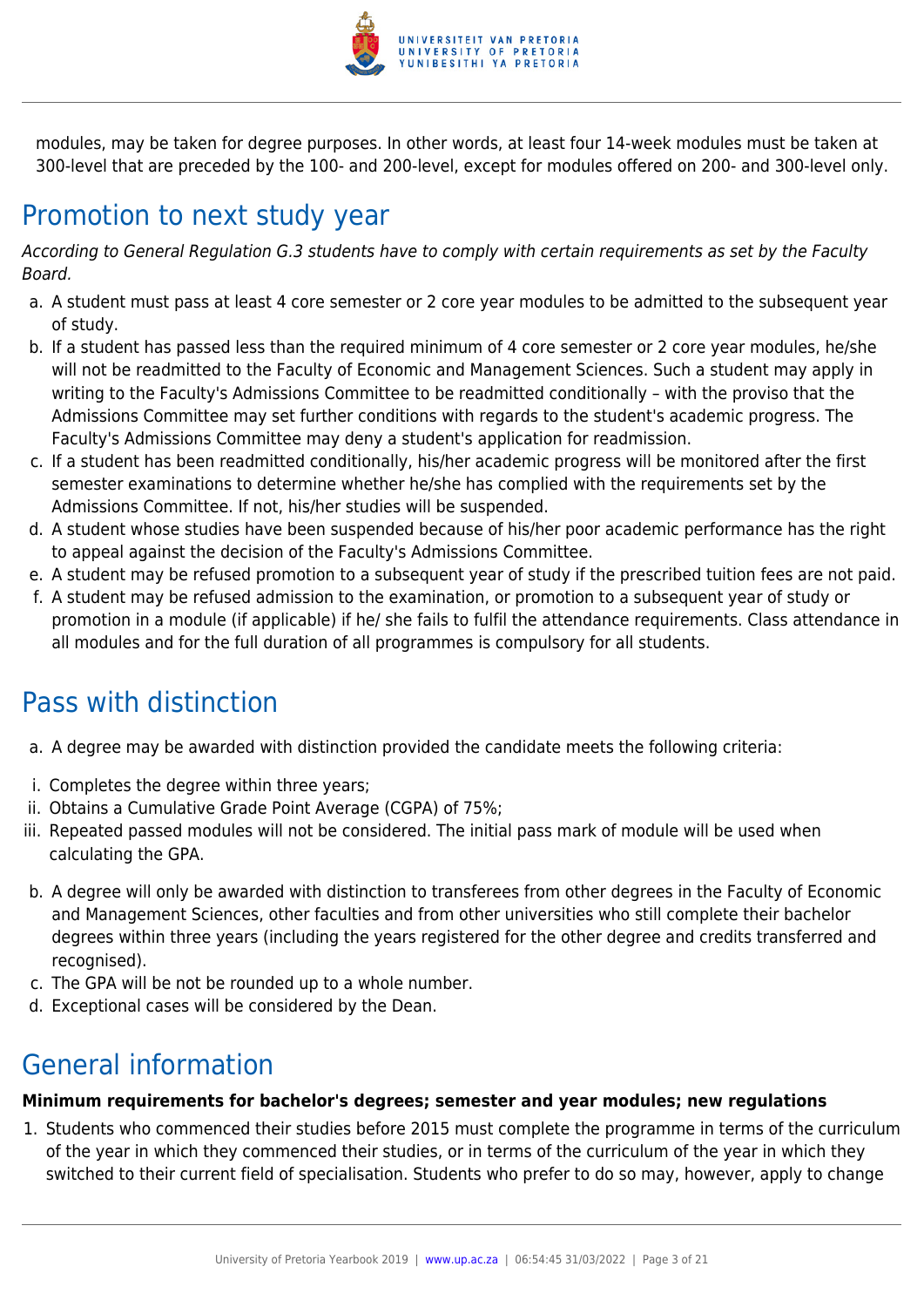

over to the latest curriculum, but then they should comply with all the requirements thereof and they may not revert to the regulations of an earlier year.

2. Students who are registering for a degree programme for the first time from 2015 onward must take the modules indicated under the particular field of specialisation.

**Please note**: Only two 14-week modules, or the equivalent thereof, that are not preceded by the 100- and 200 level modules, may be taken for degree purposes. In other words, at least four 14-week modules must be taken at 300-level that are preceded by the 100- and 200-level, except for modules offered on 200- and 300-level only. It is thus the responsibility of students to ensure before registration, that their curricula comply with all the requirements of the applicable regulations.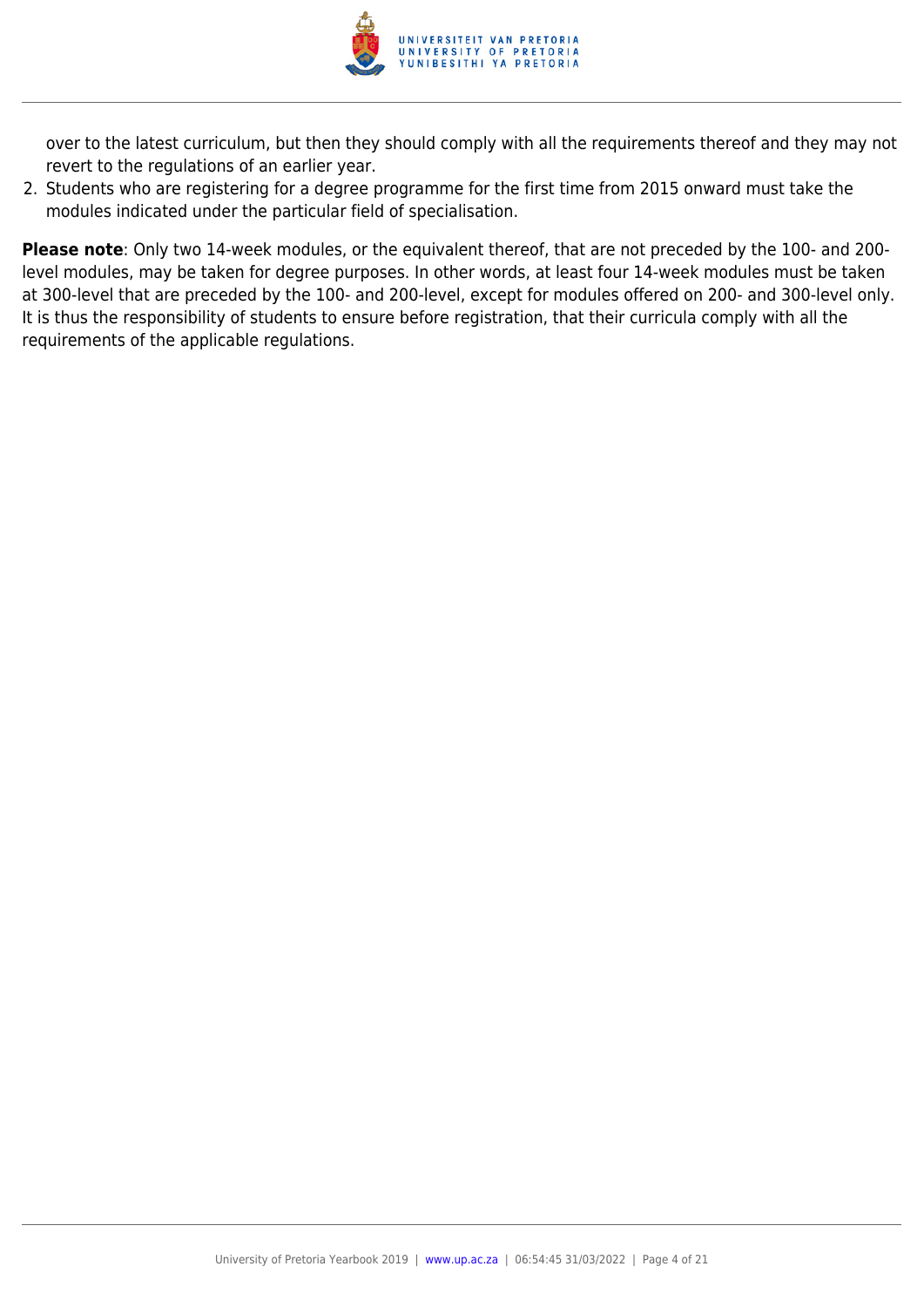

## Curriculum: Year 1

**Minimum credits: 110**

## **Fundamental modules**

## **Academic information management 111 (AIM 111)**

| <b>Module credits</b>         | 4.00                                                                                                                                                                                                                                                                                                                          |
|-------------------------------|-------------------------------------------------------------------------------------------------------------------------------------------------------------------------------------------------------------------------------------------------------------------------------------------------------------------------------|
| Service modules               | Faculty of Engineering, Built Environment and Information Technology<br><b>Faculty of Education</b><br>Faculty of Economic and Management Sciences<br><b>Faculty of Humanities</b><br>Faculty of Law<br><b>Faculty of Health Sciences</b><br>Faculty of Natural and Agricultural Sciences<br>Faculty of Theology and Religion |
| <b>Prerequisites</b>          | No prerequisites.                                                                                                                                                                                                                                                                                                             |
| <b>Contact time</b>           | 2 lectures per week                                                                                                                                                                                                                                                                                                           |
| Language of tuition           | Module is presented in English                                                                                                                                                                                                                                                                                                |
| <b>Department</b>             | <b>Information Science</b>                                                                                                                                                                                                                                                                                                    |
| <b>Period of presentation</b> | Semester 1                                                                                                                                                                                                                                                                                                                    |

#### **Module content**

Find, evaluate, process, manage and present information resources for academic purposes using appropriate technology.

## **Academic information management 121 (AIM 121)**

| <b>Module credits</b>         | 4.00                                                                                                                                                                                                                                                                                                                                                                  |
|-------------------------------|-----------------------------------------------------------------------------------------------------------------------------------------------------------------------------------------------------------------------------------------------------------------------------------------------------------------------------------------------------------------------|
| Service modules               | Faculty of Engineering, Built Environment and Information Technology<br><b>Faculty of Education</b><br>Faculty of Economic and Management Sciences<br><b>Faculty of Humanities</b><br>Faculty of Law<br><b>Faculty of Health Sciences</b><br>Faculty of Natural and Agricultural Sciences<br>Faculty of Theology and Religion<br><b>Faculty of Veterinary Science</b> |
| <b>Prerequisites</b>          | No prerequisites.                                                                                                                                                                                                                                                                                                                                                     |
| <b>Contact time</b>           | 2 lectures per week                                                                                                                                                                                                                                                                                                                                                   |
| <b>Language of tuition</b>    | Module is presented in English                                                                                                                                                                                                                                                                                                                                        |
| <b>Department</b>             | <b>Informatics</b>                                                                                                                                                                                                                                                                                                                                                    |
| <b>Period of presentation</b> | Semester 2                                                                                                                                                                                                                                                                                                                                                            |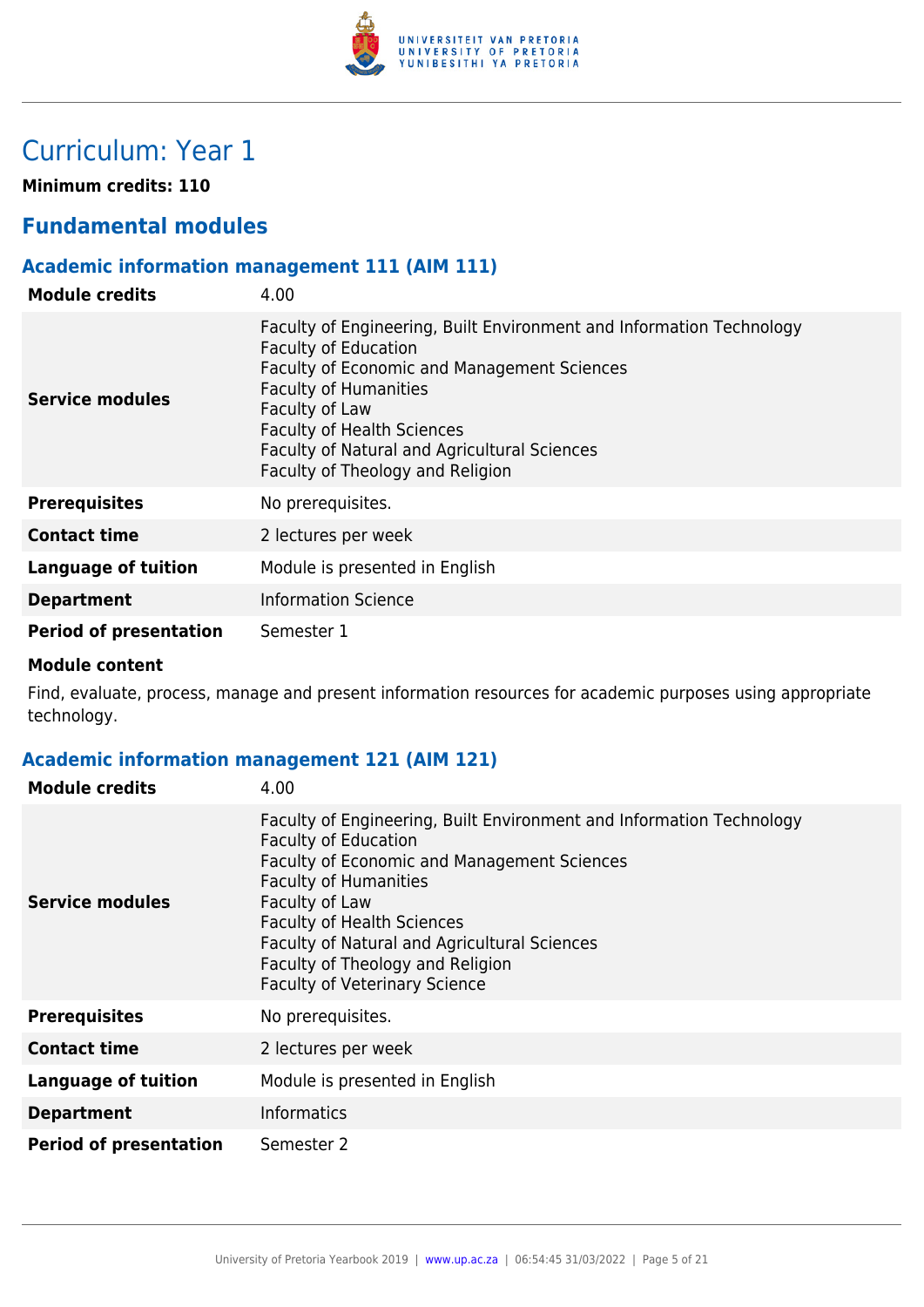

Apply effective search strategies in different technological environments. Demonstrate the ethical and fair use of information resources. Integrate 21st-century communications into the management of academic information.

## **Academic literacy for Economic and Management Sciences 124 (ALL 124)**

| <b>Module credits</b>         | 6.00                                               |
|-------------------------------|----------------------------------------------------|
| <b>Service modules</b>        | <b>Faculty of Economic and Management Sciences</b> |
| <b>Prerequisites</b>          | No prerequisites.                                  |
| <b>Contact time</b>           | 2 lectures per week                                |
| <b>Language of tuition</b>    | Module is presented in English                     |
| <b>Department</b>             | Unit for Academic Literacy                         |
| <b>Period of presentation</b> | Semester 1 and Semester 2                          |

### **Module content**

This module is intended to equip students with the competence in reading and writing required in the four high impact modules: Business Management, Financial Accounting, Statistics and Economics. Students will also be equipped to interpret and draw figures and graphs and to do computations and manage relevant formulas. Students attend two lectures per week during semester two.

This module is offered by the Faculty of Humanities.

## **Academic orientation 107 (UPO 107)**

| <b>Module credits</b>         | 0.00                                          |
|-------------------------------|-----------------------------------------------|
| Language of tuition           | Module is presented in English                |
| <b>Department</b>             | Economic and Management Sciences Deans Office |
| <b>Period of presentation</b> | Year                                          |

## **Core modules**

## **Economics 110 (EKN 110)**

| <b>Module credits</b>      | 10.00                                                                                                                                                                               |
|----------------------------|-------------------------------------------------------------------------------------------------------------------------------------------------------------------------------------|
| <b>Service modules</b>     | Faculty of Engineering, Built Environment and Information Technology<br><b>Faculty of Education</b><br><b>Faculty of Humanities</b><br>Faculty of Natural and Agricultural Sciences |
| <b>Prerequisites</b>       | No prerequisites.                                                                                                                                                                   |
| <b>Contact time</b>        | 1 discussion class per week, 2 lectures per week                                                                                                                                    |
| <b>Language of tuition</b> | Module is presented in English                                                                                                                                                      |
| <b>Department</b>          | <b>Economics</b>                                                                                                                                                                    |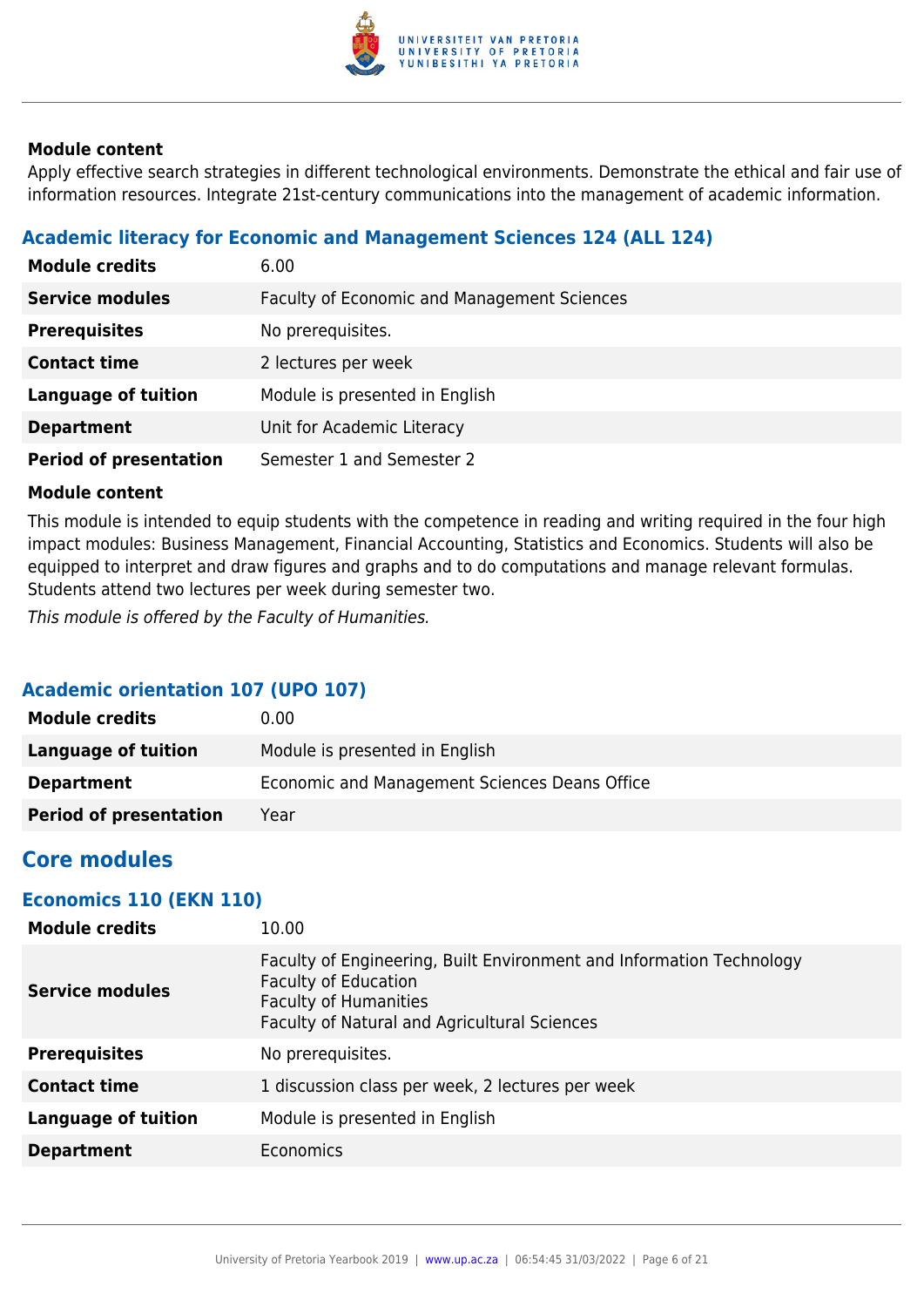

#### **Period of presentation** Semester 1

#### **Module content**

This module deals with the core principles of economics. A distinction between macroeconomics and microeconomics is made. A discussion of the market system and circular flow of goods, services and money is followed by a section dealing with microeconomic principles, including demand and supply analysis, consumer behaviour and utility maximisation, production and the costs thereof, and the different market models and firm behaviour. Labour market institutions and issues, wage determination, as well as income inequality and poverty are also addressed. A section of money, banking, interest rates and monetary policy concludes the course.

## **Economics 120 (EKN 120)**

| <b>Module credits</b>         | 10.00                                                                                                                                                                               |
|-------------------------------|-------------------------------------------------------------------------------------------------------------------------------------------------------------------------------------|
| <b>Service modules</b>        | Faculty of Engineering, Built Environment and Information Technology<br><b>Faculty of Education</b><br><b>Faculty of Humanities</b><br>Faculty of Natural and Agricultural Sciences |
| <b>Prerequisites</b>          | EKN 110 GS or EKN 113 GS and at least 4 (50-59%) in Mathematics in the Grade<br>12 examination or 60% in STK 113 and concurrently registered for STK 123                            |
| <b>Contact time</b>           | 1 discussion class per week, 2 lectures per week                                                                                                                                    |
| <b>Language of tuition</b>    | Module is presented in English                                                                                                                                                      |
| <b>Department</b>             | <b>Economics</b>                                                                                                                                                                    |
| <b>Period of presentation</b> | Semester 2                                                                                                                                                                          |

#### **Module content**

This module deals with the core principles of economics, especially macroeconomic measurement the private and public sectors of the South African economy receive attention, while basic macroeconomic relationships and the measurement of domestic output and national income are discussed. Aggregate demand and supply analysis stands core to this course which is also used to introduce students to the analysis of economic growth, unemployment and inflation. The microeconomics of government is addressed in a separate section, followed by a section on international economics, focusing on international trade, exchange rates and the balance of payments. The economics of developing countries and South Africa in the global economy conclude the course.

## **Financial accounting 111 (FRK 111)**

| <b>Module credits</b>      | 10.00                                                                                                                                                                        |
|----------------------------|------------------------------------------------------------------------------------------------------------------------------------------------------------------------------|
| <b>Service modules</b>     | Faculty of Engineering, Built Environment and Information Technology<br><b>Faculty of Education</b><br>Faculty of Law<br><b>Faculty of Natural and Agricultural Sciences</b> |
| <b>Prerequisites</b>       | No prerequisites.                                                                                                                                                            |
| <b>Contact time</b>        | 4 lectures per week                                                                                                                                                          |
| <b>Language of tuition</b> | Module is presented in English                                                                                                                                               |
| <b>Department</b>          | Accounting                                                                                                                                                                   |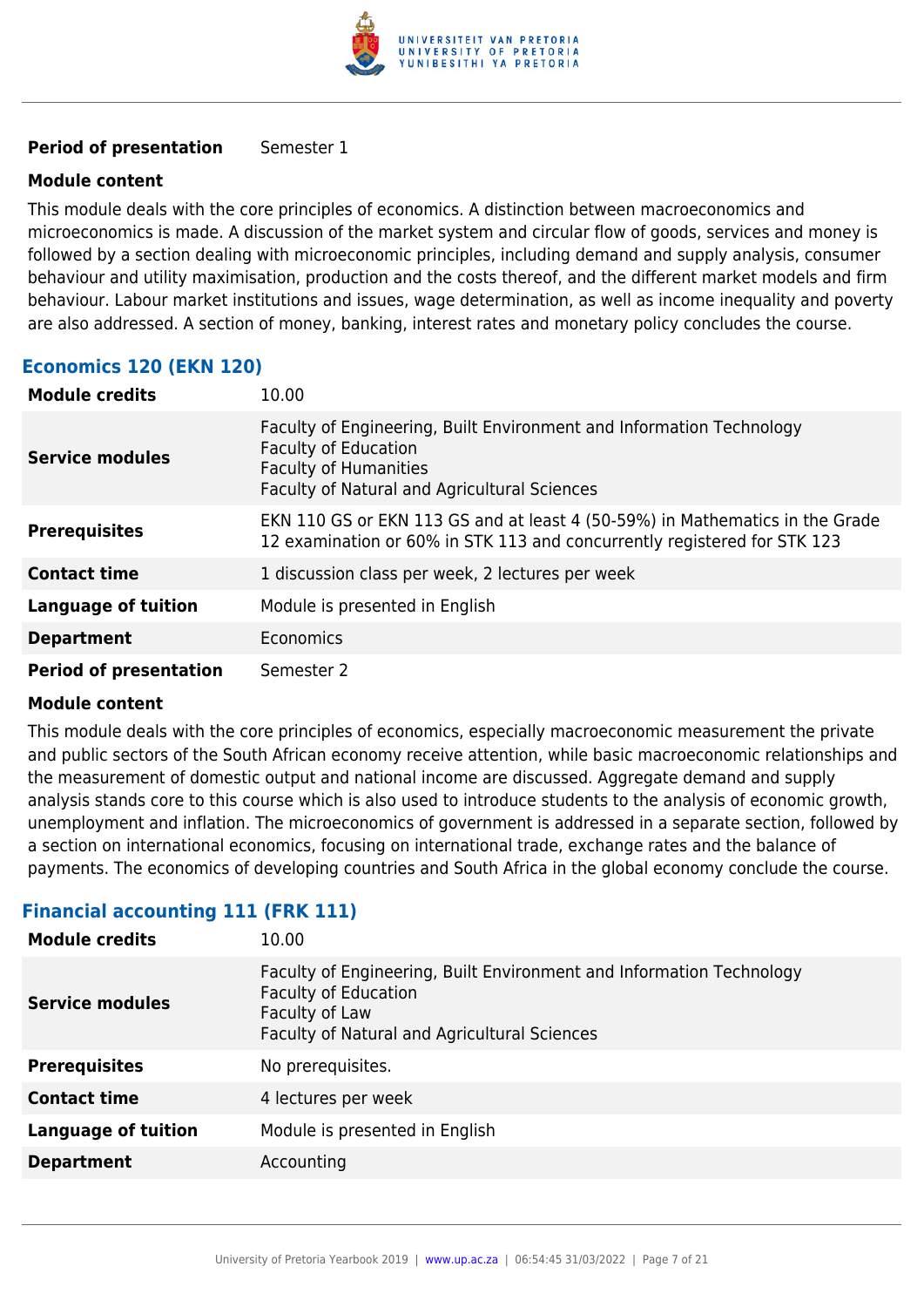

#### **Period of presentation** Semester 1

#### **Module content**

The nature and function of accounting; the development of accounting; financial position; financial result; the recording process; processing of accounting data; treatment of VAT; elementary income statement and balance sheet; flow of documents; accounting systems; introduction to internal control and internal control measures; bank reconciliations; control accounts; adjustments; financial statements of a sole proprietorship; the accounting framework.

## **Financial accounting 121 (FRK 121)**

| <b>Module credits</b>         | 12.00                                                                                                                                               |
|-------------------------------|-----------------------------------------------------------------------------------------------------------------------------------------------------|
| <b>Service modules</b>        | Faculty of Engineering, Built Environment and Information Technology<br><b>Faculty of Education</b><br>Faculty of Natural and Agricultural Sciences |
| <b>Prerequisites</b>          | <b>FRK 111 GS</b>                                                                                                                                   |
| <b>Contact time</b>           | 4 lectures per week                                                                                                                                 |
| <b>Language of tuition</b>    | Module is presented in English                                                                                                                      |
| <b>Department</b>             | Accounting                                                                                                                                          |
| <b>Period of presentation</b> | Semester 2                                                                                                                                          |

#### **Module content**

Property, plant and equipment; intangible assets; inventories; liabilities; presentation of financial statements; enterprises without profit motive; partnerships; companies; close corporations; cash flow statements; analysis and interpretation of financial statements.

#### **Informatics 112 (INF 112)**

| <b>Module credits</b>         | 10.00                                                                                                                                    |
|-------------------------------|------------------------------------------------------------------------------------------------------------------------------------------|
| <b>Service modules</b>        | Faculty of Engineering, Built Environment and Information Technology<br>Faculty of Natural and Agricultural Sciences                     |
| <b>Prerequisites</b>          | A candidate must have passed Mathematics with at least 4 (50-59%) in the Grade<br>12 examination; or STK 113 60%, STK 123 60% or STK 110 |
| <b>Contact time</b>           | 2 lectures per week                                                                                                                      |
| <b>Language of tuition</b>    | Module is presented in English                                                                                                           |
| <b>Department</b>             | <b>Informatics</b>                                                                                                                       |
| <b>Period of presentation</b> | Semester 2                                                                                                                               |

#### **Module content**

Introduction to information systems, information systems in organisations, hardware: input, processing, output, software: systems and application software, organisation of data and information, telecommunications and networks, the Internet and Intranet. Transaction processing systems, management information systems, decision support systems, information systems in business and society, systems analysis, systems design, implementation, maintenance and revision.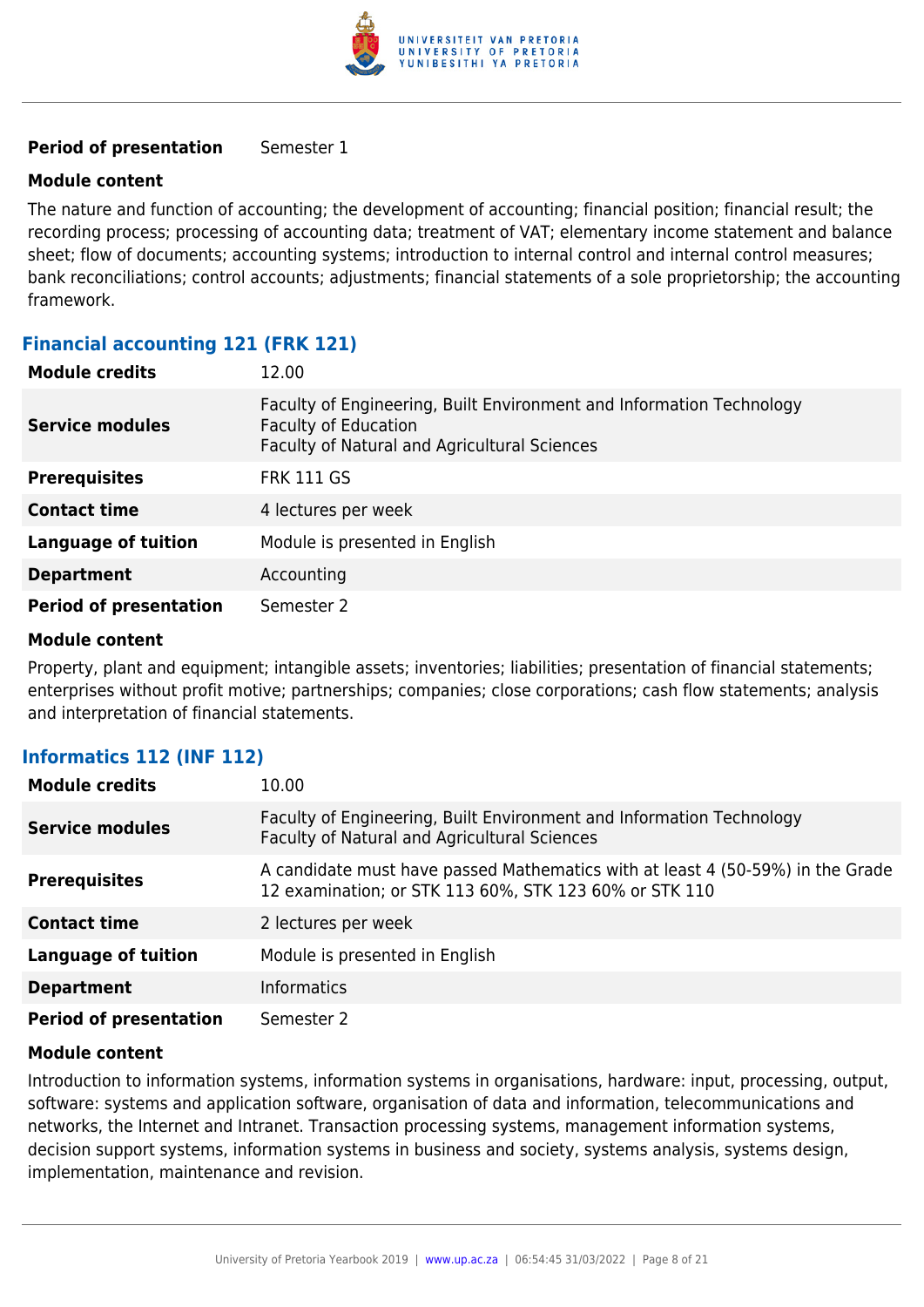

#### **Business management 114 (OBS 114)**

| <b>Module credits</b>         | 10.00                                                                                                                                                                               |
|-------------------------------|-------------------------------------------------------------------------------------------------------------------------------------------------------------------------------------|
| <b>Service modules</b>        | Faculty of Engineering, Built Environment and Information Technology<br><b>Faculty of Education</b><br><b>Faculty of Humanities</b><br>Faculty of Natural and Agricultural Sciences |
| <b>Prerequisites</b>          | May not be included in the same curriculum as OBS 155                                                                                                                               |
| <b>Contact time</b>           | 3 lectures per week                                                                                                                                                                 |
| <b>Language of tuition</b>    | Module is presented in English                                                                                                                                                      |
| <b>Department</b>             | <b>Business Management</b>                                                                                                                                                          |
| <b>Period of presentation</b> | Semester 1                                                                                                                                                                          |

#### **Module content**

The entrepreneurial mind-set; managers and managing; values, attitudes, emotions, and culture: the manager as a person; ethics and social responsibility; decision making; leadership and responsible leadership; effective groups and teams; managing organizational structure and culture inclusive of the different functions of a generic organisation and how they interact (marketing; finance; operations; human resources and general management); contextualising Sustainable Development Goals (SDG) in each of the topics.

## **Business management 124 (OBS 124)**

| <b>Module credits</b>         | 10.00                                                                                                                                                                                      |
|-------------------------------|--------------------------------------------------------------------------------------------------------------------------------------------------------------------------------------------|
| <b>Service modules</b>        | Faculty of Engineering, Built Environment and Information Technology<br><b>Faculty of Education</b><br><b>Faculty of Humanities</b><br><b>Faculty of Natural and Agricultural Sciences</b> |
| <b>Prerequisites</b>          | Admission to the examination in OBS 114                                                                                                                                                    |
| <b>Contact time</b>           | 3 lectures per week                                                                                                                                                                        |
| <b>Language of tuition</b>    | Module is presented in English                                                                                                                                                             |
| <b>Department</b>             | <b>Business Management</b>                                                                                                                                                                 |
| <b>Period of presentation</b> | Semester 2                                                                                                                                                                                 |

#### **Module content**

Value chain management: functional strategies for competitive advantage; human resource management; managing diverse employees in a multicultural environment; motivation and performance; using advanced information technology to increase performance; production and operations management; financial management; corporate entrepreneurship.

## **Statistics 110 (STK 110)**

**Module credits** 13.00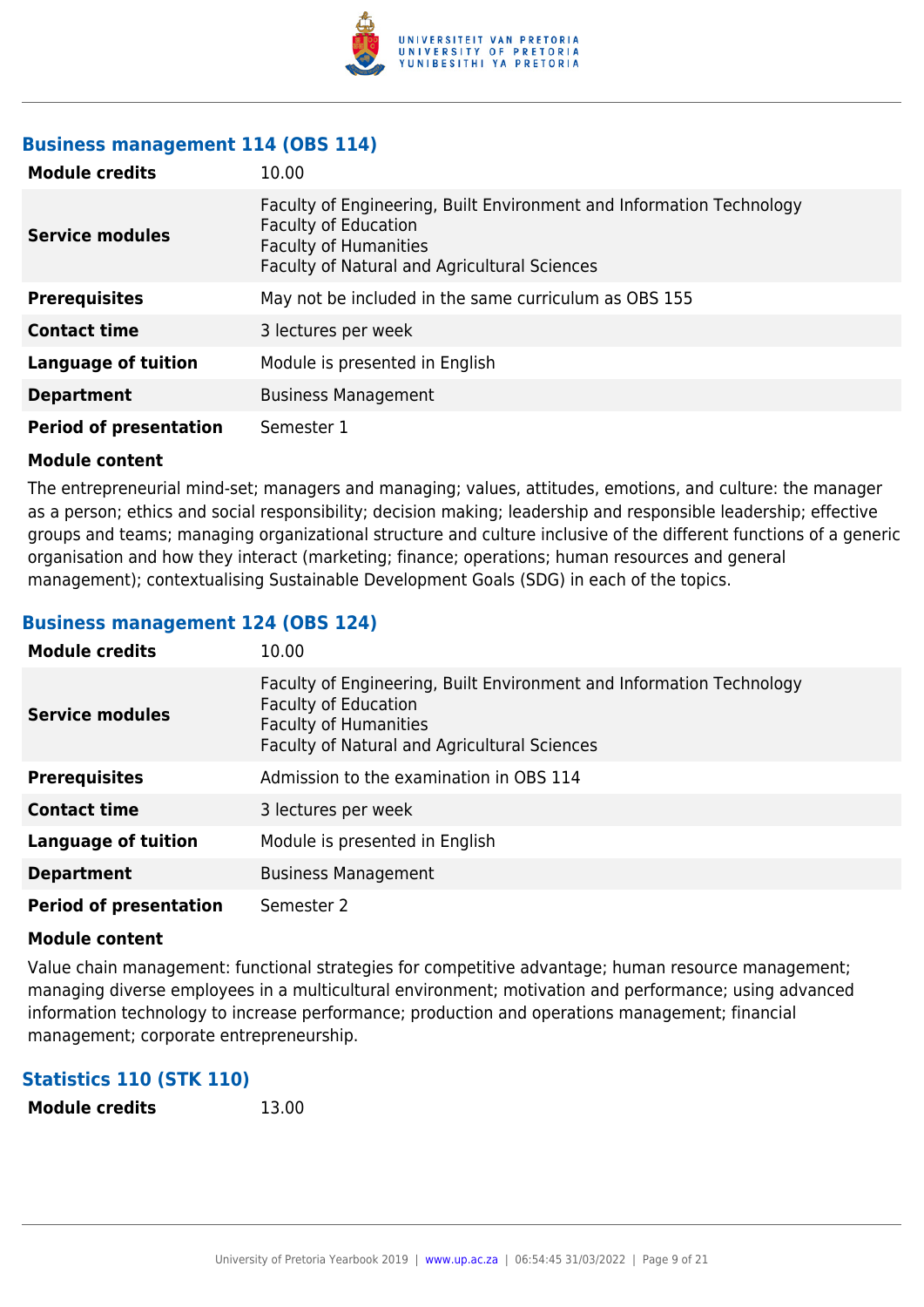

| <b>Service modules</b>        | Faculty of Engineering, Built Environment and Information Technology<br><b>Faculty of Education</b><br><b>Faculty of Humanities</b><br>Faculty of Natural and Agricultural Sciences |
|-------------------------------|-------------------------------------------------------------------------------------------------------------------------------------------------------------------------------------|
| <b>Prerequisites</b>          | At least 5 (60-69%) in Mathematics in the Grade 12 examination. Candidates who<br>do not qualify for STK 110 must register for STK 113 and STK 123                                  |
| <b>Contact time</b>           | 1 practical per week, 1 tutorial per week, 3 lectures per week                                                                                                                      |
| <b>Language of tuition</b>    | Module is presented in English                                                                                                                                                      |
| <b>Department</b>             | <b>Statistics</b>                                                                                                                                                                   |
| <b>Period of presentation</b> | Semester 1                                                                                                                                                                          |

Descriptive statistics:

Sampling and the collection of data; frequency distributions and graphical representations. Descriptive measures of location and dispersion.

Probability and inference:

Introductory probability theory and theoretical distributions. Sampling distributions. Estimation theory and hypothesis testing of sampling averages and proportions (one and two-sample cases). Identification, use, evaluation and interpretation of statistical computer packages and statistical techniques.

## **Statistics 120 (STK 120)**

| <b>Module credits</b>         | 13.00                                                                                                                                                                               |
|-------------------------------|-------------------------------------------------------------------------------------------------------------------------------------------------------------------------------------|
| <b>Service modules</b>        | Faculty of Engineering, Built Environment and Information Technology<br><b>Faculty of Education</b><br><b>Faculty of Humanities</b><br>Faculty of Natural and Agricultural Sciences |
| <b>Prerequisites</b>          | STK 110 GS or both STK 113 GS and STK 123 GS or both WST 133 and WST 143 or<br>STK 133 and STK 143                                                                                  |
| <b>Contact time</b>           | 1 practical per week, 3 lectures per week, 1 tutorial per week                                                                                                                      |
| <b>Language of tuition</b>    | Module is presented in English                                                                                                                                                      |
| <b>Department</b>             | <b>Statistics</b>                                                                                                                                                                   |
| <b>Period of presentation</b> | Semester 2                                                                                                                                                                          |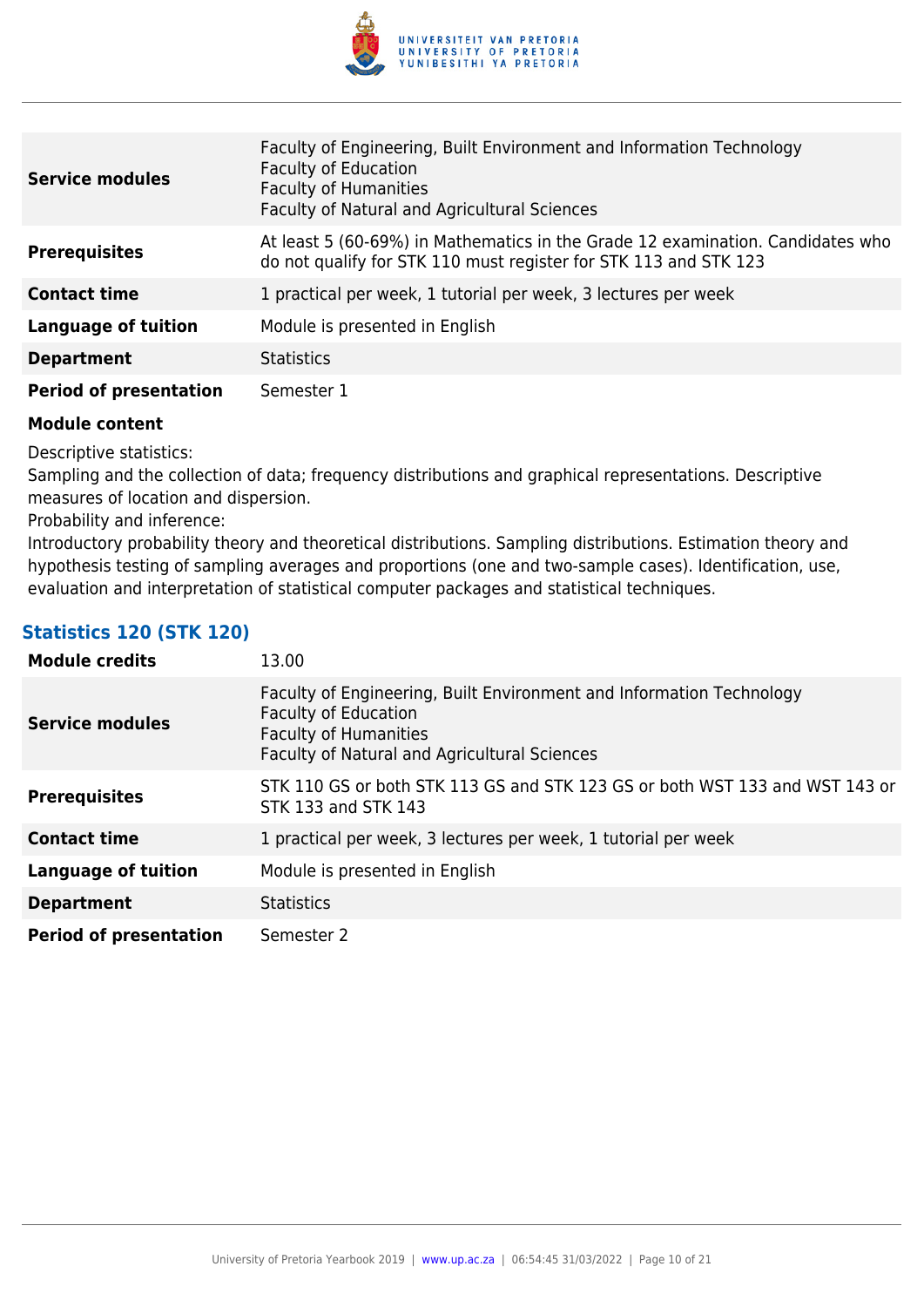

Multivariate statistics:

Analysis of variance, categorical data analysis, distribution-free methods, curve fitting, regression and correlation, the analysis of time series and indices.

Statistical and economic applications of quantitative techniques:

Systems of linear equations: drafting, matrices, solving and application. Optimisation; linear functions (two and more independent variables), non-linear functions (one and two independent variables). Marginal and total functions. Stochastic and deterministic variables in statistical and economic context: producers' and consumers' surplus, distribution functions, probability distributions, probability density functions. Identification, use, evaluation, interpretation of statistical computer packages and statistical techniques.

This module is also presented as an anti-semester bilingual module.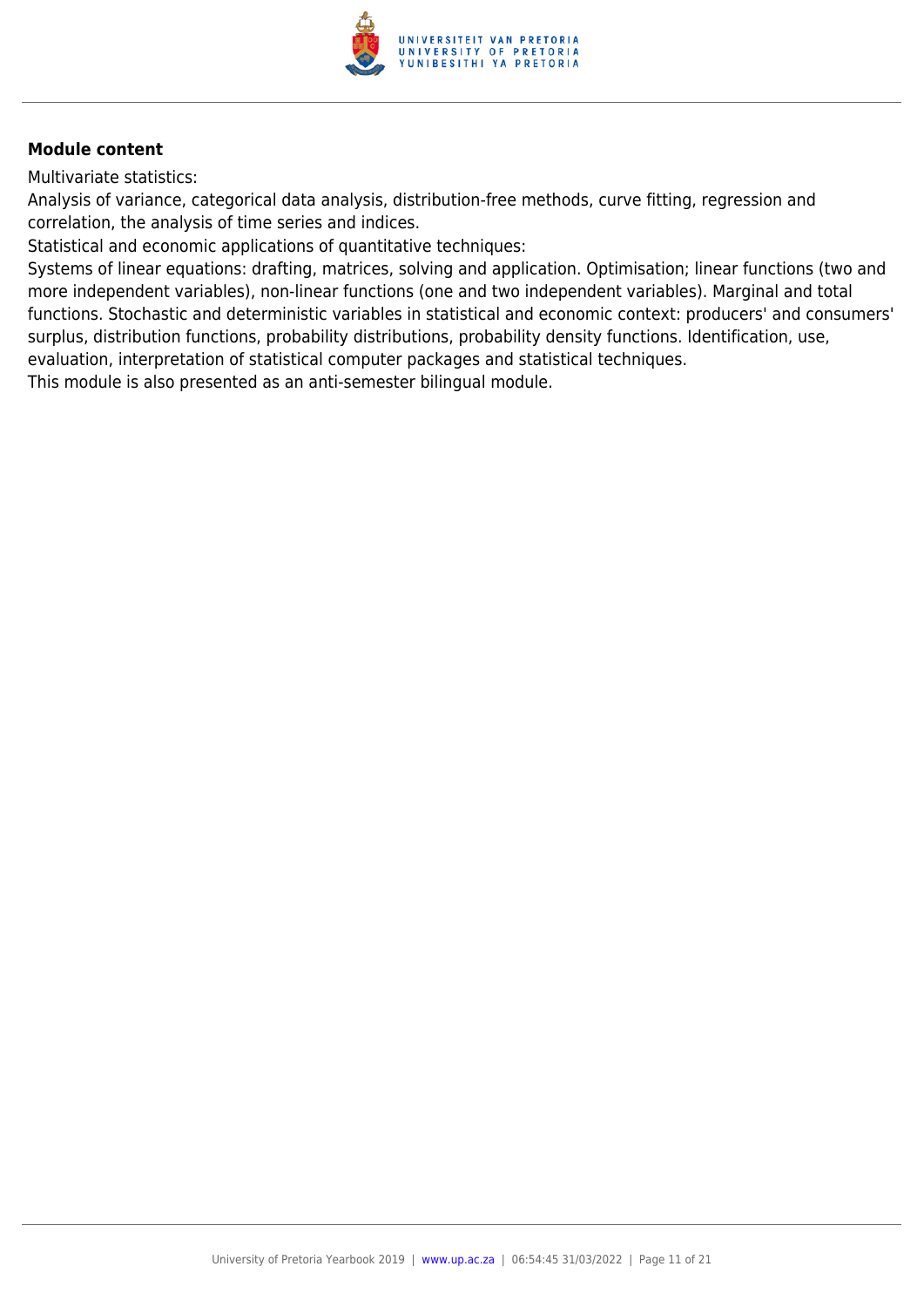

## Curriculum: Year 2

**Minimum credits: 181**

## **Fundamental modules**

### **Introduction to moral and political philosophy 251 (FIL 251)**

| <b>Module credits</b>         | 10.00                                                                                                               |
|-------------------------------|---------------------------------------------------------------------------------------------------------------------|
| <b>Service modules</b>        | Faculty of Engineering, Built Environment and Information Technology<br>Faculty of Economic and Management Sciences |
| <b>Prerequisites</b>          | No prerequisites.                                                                                                   |
| <b>Contact time</b>           | 2 lectures per week                                                                                                 |
| <b>Language of tuition</b>    | Afrikaans and English are used in one class                                                                         |
| <b>Department</b>             | Philosophy                                                                                                          |
| <b>Period of presentation</b> | Quarter 2, 3 and 4                                                                                                  |

#### **Module content**

In this module students are equipped with an understanding of the moral issues influencing human agency in economic and political contexts. In particular philosophy equips students with analytical reasoning skills necessary to understand and solve complex moral problems related to economic and political decision making. We demonstrate to students how the biggest questions concerning the socio-economic aspects of our lives can be broken down and illuminated through reasoned debate. Examples of themes which may be covered in the module include justice and the common good, a moral consideration of the nature and role of economic markets on society, issues concerning justice and equality, and dilemmas of loyalty. The works of philosophers covered may for instance include that of Aristotle, Locke, Bentham, Mill, Kant, Rawls, Friedman, Nozick, Bernstein, Dworkin, Sandel, Walzer, and MacIntyre.

## **Core modules**

#### **Taxation 200 (BEL 200)**

| <b>Module credits</b>         | 32.00                                                                                                                                                                                                                   |
|-------------------------------|-------------------------------------------------------------------------------------------------------------------------------------------------------------------------------------------------------------------------|
| <b>Service modules</b>        | Faculty of Engineering, Built Environment and Information Technology                                                                                                                                                    |
| <b>Prerequisites</b>          | FRK 111 and FRK 121 or FRK 100 or FRK 101. Only available to BCom (Option<br>Taxation, Accounting Sciences, Financial Management Sciences, Financial<br>Sciences, Informatics, Investment Management and Law) students. |
| <b>Contact time</b>           | 1 practical per week, 3 lectures per week                                                                                                                                                                               |
| <b>Language of tuition</b>    | Module is presented in English                                                                                                                                                                                          |
| <b>Department</b>             | <b>Taxation</b>                                                                                                                                                                                                         |
| <b>Period of presentation</b> | Year                                                                                                                                                                                                                    |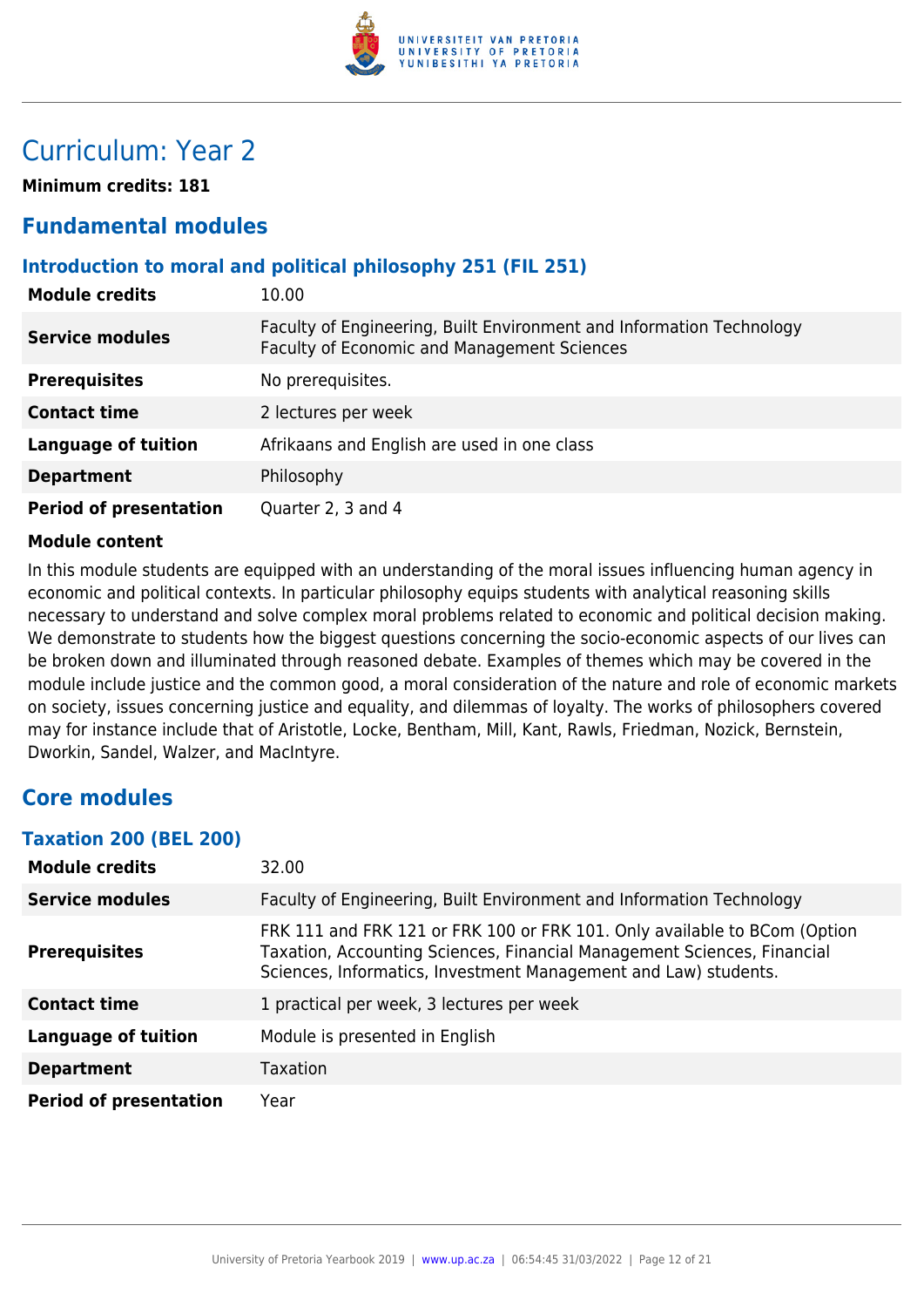

In this module an introduction to taxation as a discipline in the South African tax environment is provided. The income tax concepts covered in this module are gross income, special inclusion, exempt income, general deduction, special deduction, prohibited deduction and allowed assessed loss. The implications of a capital gains tax event, specific sections of the Income Tax Act applicable on individuals as well as fringe benefits and specific allowances for individuals are discussed. Concepts such as the prepaid tax system, tax implications of donations tax events as well as the tax implications of a deceased person will be provided. Finally an introduction to the basic principles of VAT is included.

## **Business law 210 (BER 210)**

| <b>Module credits</b>         | 16.00                                                                                                                                                                      |
|-------------------------------|----------------------------------------------------------------------------------------------------------------------------------------------------------------------------|
| <b>Service modules</b>        | Faculty of Engineering, Built Environment and Information Technology<br><b>Faculty of Economic and Management Sciences</b><br>Faculty of Natural and Agricultural Sciences |
| <b>Prerequisites</b>          | No prerequisites.                                                                                                                                                          |
| <b>Contact time</b>           | 2 lectures per week, 1 discussion class per week                                                                                                                           |
| Language of tuition           | Separate classes for Afrikaans and English                                                                                                                                 |
| <b>Department</b>             | Mercantile Law                                                                                                                                                             |
| <b>Period of presentation</b> | Semester 1                                                                                                                                                                 |
|                               |                                                                                                                                                                            |

#### **Module content**

Basic principles of law of contract. Law of sales, credit agreements, lease.

#### **Business law 220 (BER 220)**

| <b>Module credits</b>         | 16.00                                                                                                                                                                      |
|-------------------------------|----------------------------------------------------------------------------------------------------------------------------------------------------------------------------|
| Service modules               | Faculty of Engineering, Built Environment and Information Technology<br><b>Faculty of Economic and Management Sciences</b><br>Faculty of Natural and Agricultural Sciences |
| <b>Prerequisites</b>          | Examination entrance for BER 210                                                                                                                                           |
| <b>Contact time</b>           | 2 lectures per week, 1 discussion class per week                                                                                                                           |
| Language of tuition           | Separate classes for Afrikaans and English                                                                                                                                 |
| <b>Department</b>             | Mercantile Law                                                                                                                                                             |
| <b>Period of presentation</b> | Semester 2                                                                                                                                                                 |

#### **Module content**

Labour law. Aspects of security law. Law of insolvency. Entrepreneurial law; company law, law concerning close corporations. Law of partnerships.

#### **Financial management 210 (FBS 210)**

| <b>Module credits</b>  | 16.00                                                                |
|------------------------|----------------------------------------------------------------------|
| <b>Service modules</b> | Faculty of Engineering, Built Environment and Information Technology |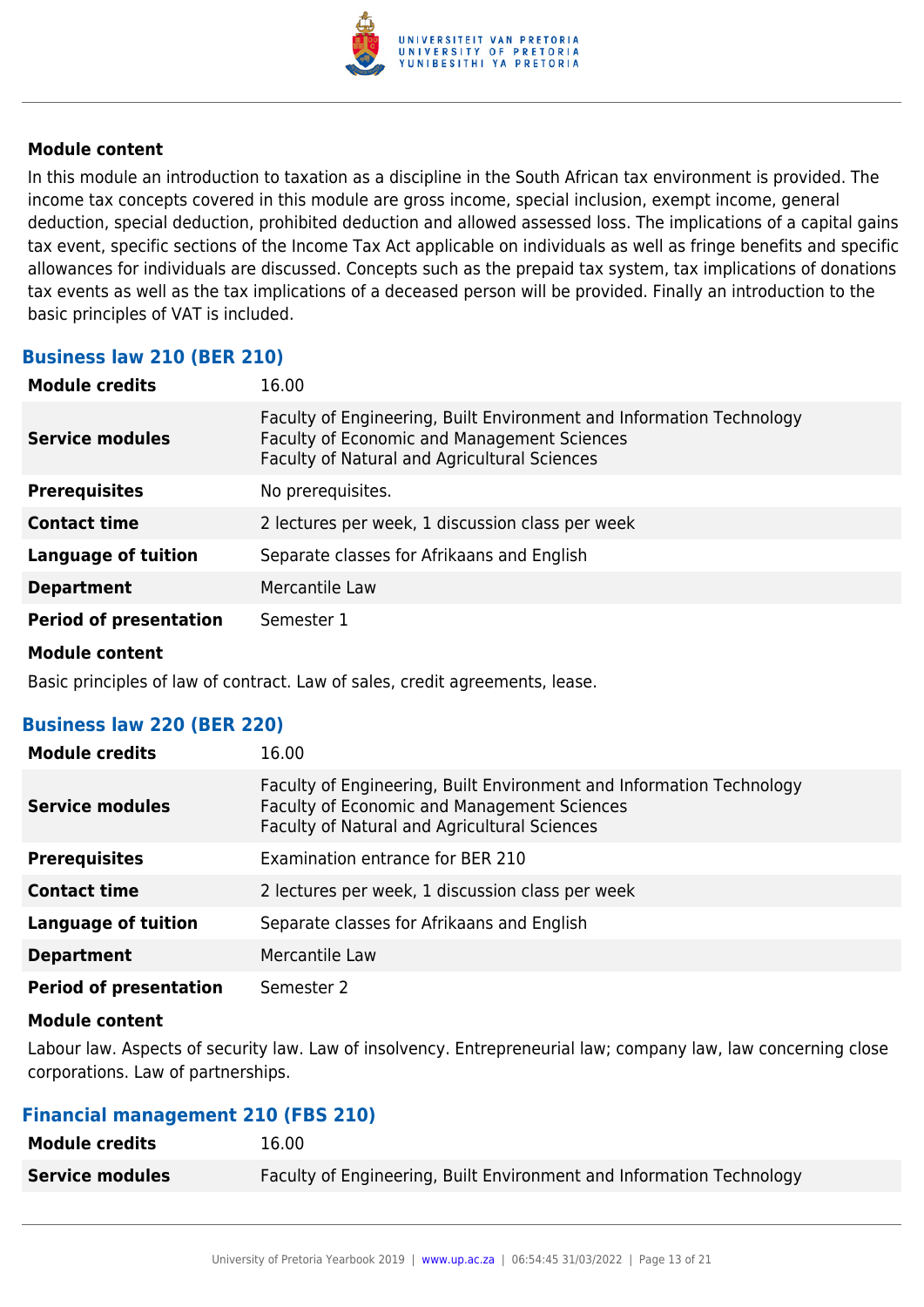

| <b>Prerequisites</b>          | BCom Financial Sciences, Investment Management and Law: FRK111 and FRK121<br>(or FRK100 or 101), STK110, 120 or FBS121, and simultaneously registered for<br>FRK211;BSc Construction Management, Quantity Surveying and Real Estate:<br>FBS110,120, STK110 and STK120 |
|-------------------------------|-----------------------------------------------------------------------------------------------------------------------------------------------------------------------------------------------------------------------------------------------------------------------|
| <b>Contact time</b>           | 3 lectures per week                                                                                                                                                                                                                                                   |
| <b>Language of tuition</b>    | Module is presented in English                                                                                                                                                                                                                                        |
| <b>Department</b>             | <b>Financial Management</b>                                                                                                                                                                                                                                           |
| <b>Period of presentation</b> | Semester 1                                                                                                                                                                                                                                                            |

\*Only for BCom (Financial Sciences, Investment Management and Law) and BSc (Construction Management , Quantity Surveying and Real Estate) students.

Framework and purpose of financial management; understanding financial statements; analysis of financial statements for decision making; time value of money; risk and return relationships; business valuation; shortterm planning; current asset management.

### **Financial management 212 (FBS 212)**

| <b>Module credits</b>         | 16.00                                     |
|-------------------------------|-------------------------------------------|
| <b>Prerequisites</b>          | FRK 111 and 121/122 or FRK 100 or FRK 101 |
| <b>Contact time</b>           | 3 lectures per week                       |
| Language of tuition           | Module is presented in English            |
| <b>Department</b>             | <b>Financial Management</b>               |
| <b>Period of presentation</b> | Semester 1                                |
|                               |                                           |

#### **Module content**

Role and environment of managerial finance. Financial statement analysis. Time value of money. Risk and return. Working capital management. Interest and valuations (bonds and shares).

#### **Financial management 220 (FBS 220)**

| <b>Module credits</b>         | 16.00                          |
|-------------------------------|--------------------------------|
| <b>Prerequisites</b>          | FRK 211 GS, STK 110, STK 120   |
| <b>Contact time</b>           | 3 lectures per week            |
| Language of tuition           | Module is presented in English |
| <b>Department</b>             | <b>Financial Management</b>    |
| <b>Period of presentation</b> | Semester 2                     |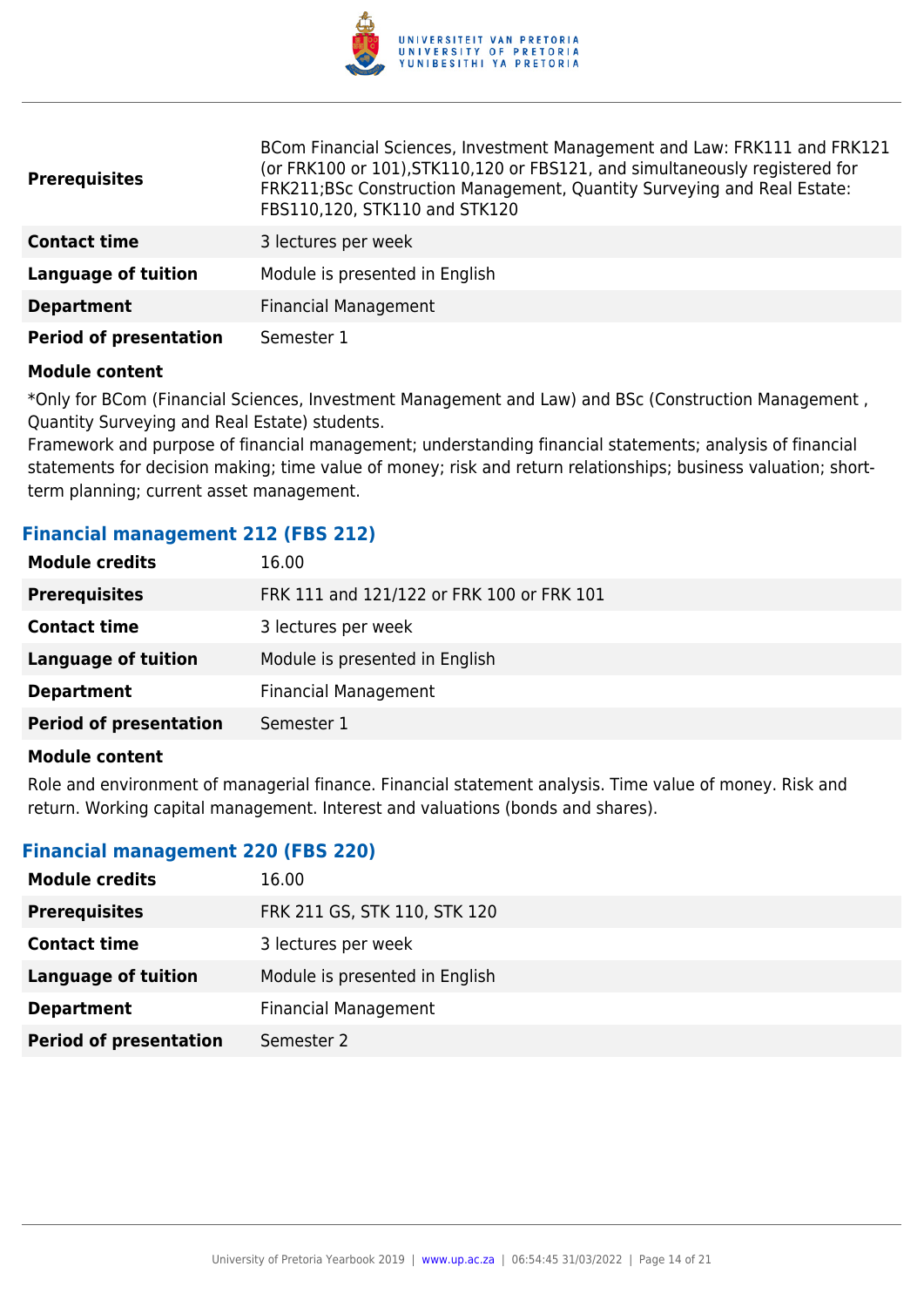

\*Only for BCom (Financial Sciences, Investment Management and Law) students.

The purpose and functioning of management accounting, cost classification; the determination of product costs including raw material costs, labour costs, overheads and its allocation according to traditional and activitybased costing methods, inventory management, the accumulation of costs according to job and process costing systems, the treatment of joint and by-products and the determination of costs according to a direct and absorption costing approach; decisionmaking with reference to cost-volume-profit ratios.

## **Financial management 222 (FBS 222)**

| 16.00                                     |
|-------------------------------------------|
| FRK 111 and 122/121 or FRK 100 or FRK 101 |
| 3 lectures per week                       |
| Module is presented in English            |
| <b>Financial Management</b>               |
| Semester 2                                |
|                                           |

#### **Module content**

Introduction to management accounting. Cost terms, concepts and classifications. Job-order costing. Cost behaviour. Variable versus absorption costing. Cost-volume profit relationships. Budgeting. Activity based costing. Cash flow and financial planning.

## **Financial accounting 211 (FRK 211)**

| <b>Module credits</b>         | 16.00                                                                                               |
|-------------------------------|-----------------------------------------------------------------------------------------------------|
| <b>Service modules</b>        | Faculty of Engineering, Built Environment and Information Technology<br><b>Faculty of Education</b> |
| <b>Prerequisites</b>          | FRK 111 and FRK 121 or FRK 100/101                                                                  |
| <b>Contact time</b>           | 4 lectures per week                                                                                 |
| <b>Language of tuition</b>    | Module is presented in English                                                                      |
| <b>Department</b>             | Accounting                                                                                          |
| <b>Period of presentation</b> | Semester 1                                                                                          |

#### **Module content**

Preparation and presentation of company annual financial statements in compliance with the requirements of the Companies Act, the Framework and Statements of Generally Accepted Accounting Practice relating to the following: presentation of financial statements; revenue; investments; provisions, contingent liabilities and contingent assets; events after the balance sheet date; inventories; income taxes; leases; property, plant and equipment; impairment of assets; intangible assets; investment property, changes in accounting estimates and errors; introduction to financial instruments.

## **Financial accounting 221 (FRK 221)**

- **Module credits** 16.00
-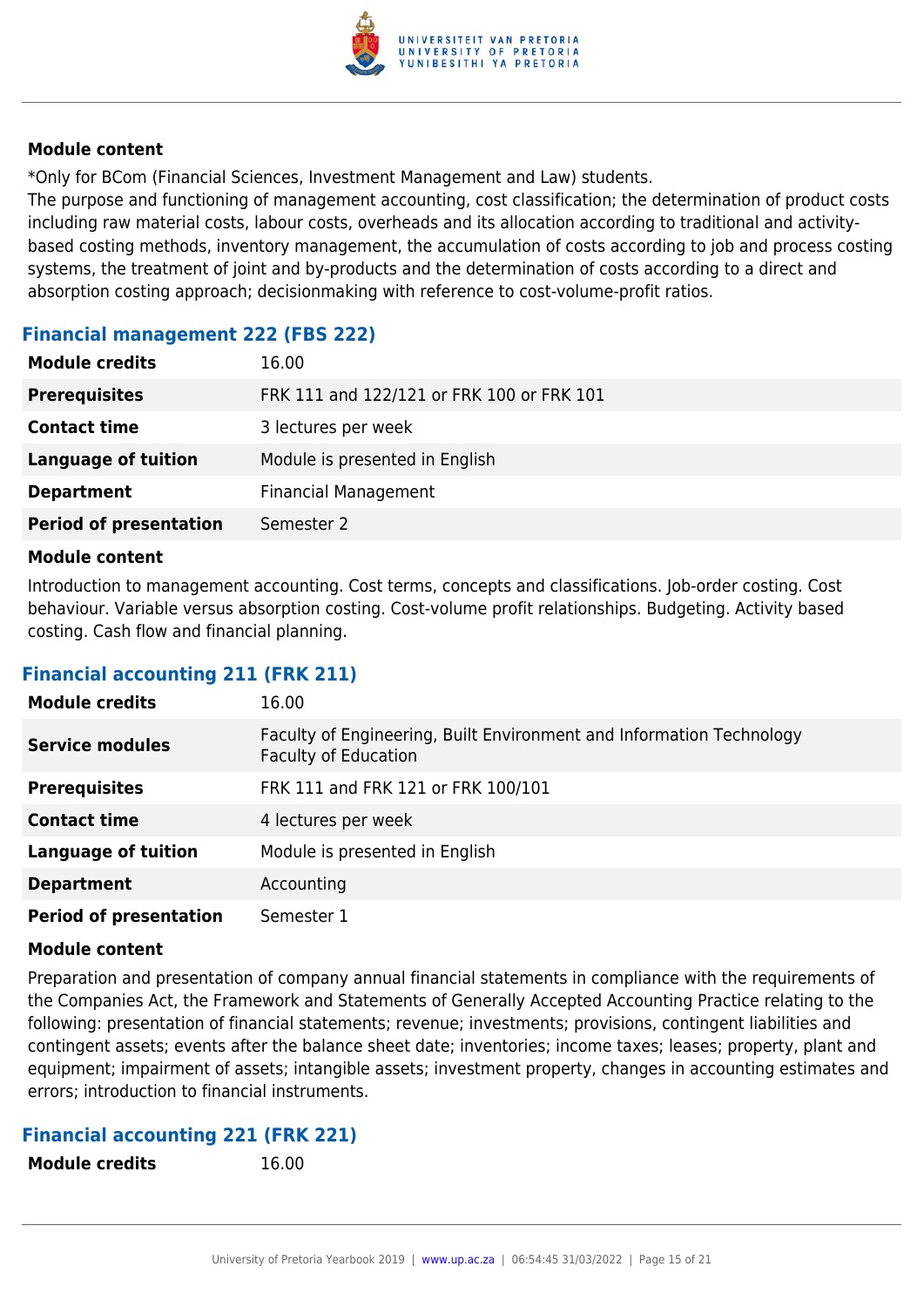

| <b>Service modules</b>        | Faculty of Engineering, Built Environment and Information Technology<br><b>Faculty of Education</b> |
|-------------------------------|-----------------------------------------------------------------------------------------------------|
| <b>Prerequisites</b>          | <b>FRK 211 GS</b>                                                                                   |
| <b>Contact time</b>           | 4 lectures per week                                                                                 |
| <b>Language of tuition</b>    | Module is presented in English                                                                      |
| <b>Department</b>             | Accounting                                                                                          |
| <b>Period of presentation</b> | Semester 2                                                                                          |

Preparation and presentation of company annual financial statements in compliance with the requirements of Statements of Generally Accepted Accounting Practice relating to the following: employee benefits; the effects of changes in foreign exchange rates; accounting policies; earnings per share; cash flow statements; interests in joint ventures. Branch accounting. Introduction to consolidations, including basic consolidation techniques for both wholly-owned and partly-owned subsidiaries. Introduction to public sector accounting.

## **Informatics 264 (INF 264)**

| <b>Module credits</b>         | 8.00                                               |
|-------------------------------|----------------------------------------------------|
| <b>Prerequisites</b>          | INF 112, AIM 101 or AIM 102 or AIM 111 and AIM 121 |
| <b>Contact time</b>           | 2 practicals per week                              |
| <b>Language of tuition</b>    | Module is presented in English                     |
| <b>Department</b>             | <b>Informatics</b>                                 |
| <b>Period of presentation</b> | Semester 1                                         |
|                               |                                                    |

#### **Module content**

Application of spreadsheets and query languages in an accounting environment.

#### **Informatics 282 (INF 282)**

| <b>Module credits</b>         | 3.00                                                                                                                                                |
|-------------------------------|-----------------------------------------------------------------------------------------------------------------------------------------------------|
| Service modules               | Faculty of Engineering, Built Environment and Information Technology<br><b>Faculty of Education</b><br>Faculty of Natural and Agricultural Sciences |
| <b>Prerequisites</b>          | FRK 111, FRK 121 or FRK 100 or FRK 101                                                                                                              |
| <b>Contact time</b>           | 2 practicals per week                                                                                                                               |
| <b>Language of tuition</b>    | Module is presented in English                                                                                                                      |
| <b>Department</b>             | <b>Informatics</b>                                                                                                                                  |
| <b>Period of presentation</b> | Semester 1 and Semester 2                                                                                                                           |
| <b>Module content</b>         |                                                                                                                                                     |

Computer processing of accounting information.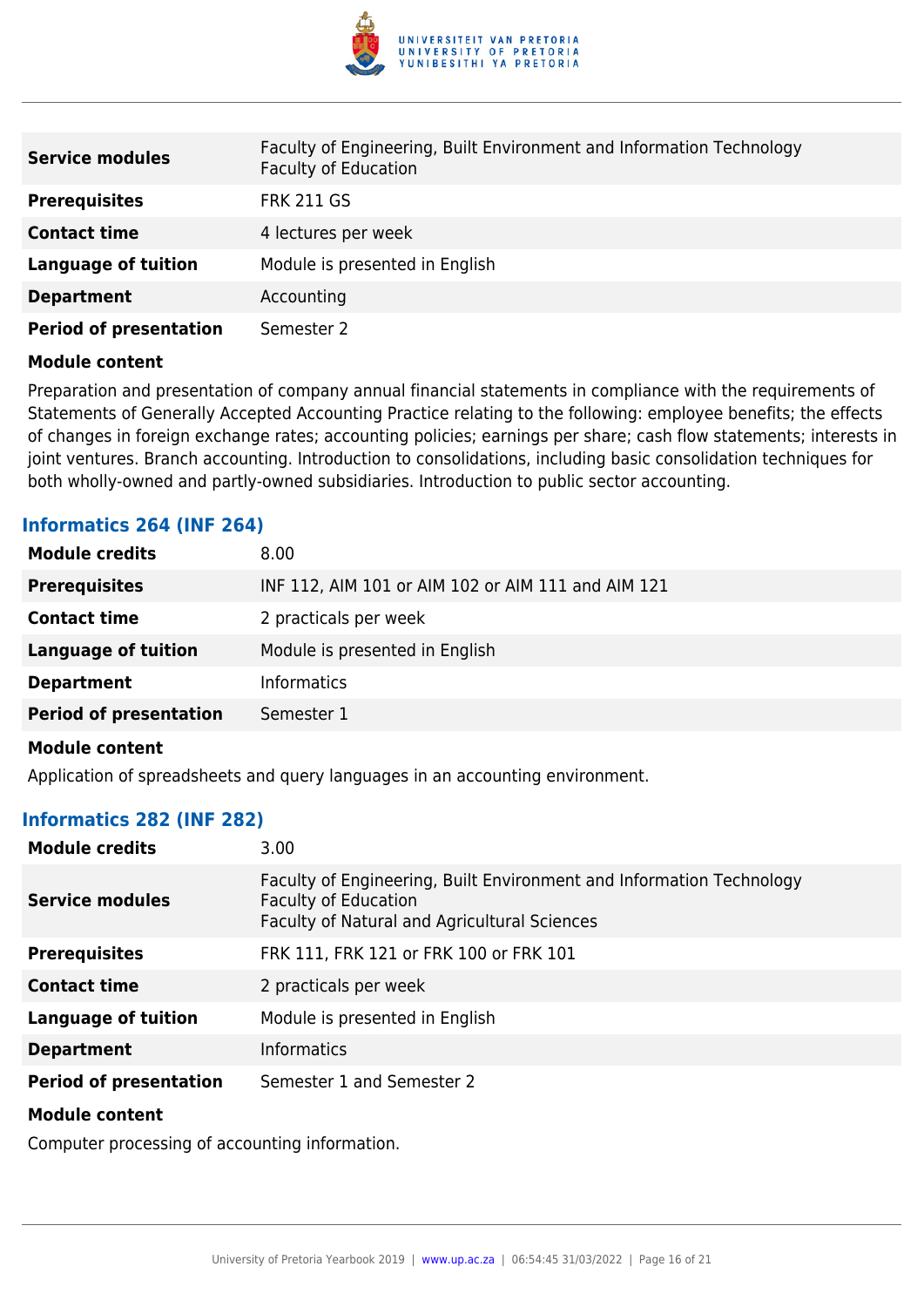

### **Internal auditing 211 (IOK 211)**

| <b>Module credits</b>         | 16.00                                                                |
|-------------------------------|----------------------------------------------------------------------|
| <b>Service modules</b>        | Faculty of Engineering, Built Environment and Information Technology |
| <b>Prerequisites</b>          | <b>FRK 111 and FRK 121</b>                                           |
| <b>Contact time</b>           | 3 lectures per week                                                  |
| <b>Language of tuition</b>    | Module is presented in English                                       |
| <b>Department</b>             | Auditing                                                             |
| <b>Period of presentation</b> | Semester 1                                                           |

#### **Module content**

Introduction to the audit environment. Nature, objectives, history and development of internal auditing. The internal auditing profession and the role of the Institute of Internal Auditors (IIA). Ethical code and standards of internal auditors (IPPF). An organisation's internal control environment and internal control systems. Introduction to Information Technology (IT). General controls and application controls frameworks. The internal audit process and tools and techniques used during the audit Introduction to sampling.

### **Internal auditing 221 (IOK 221)**

| <b>Module credits</b>         | 16.00                                                                |
|-------------------------------|----------------------------------------------------------------------|
| <b>Service modules</b>        | Faculty of Engineering, Built Environment and Information Technology |
| <b>Prerequisites</b>          | <b>IOK 211 GS</b>                                                    |
| <b>Contact time</b>           | 1 practical per week, 3 lectures per week                            |
| <b>Language of tuition</b>    | Module is presented in English                                       |
| <b>Department</b>             | Auditing                                                             |
| <b>Period of presentation</b> | Semester 2                                                           |

#### **Module content**

Introduction to corporate governance. Relationship between internal auditing and other related disciplines and individuals. Background to external auditing. Internal and external audit approaches.The identification of weaknesses, risks and controls for the revenue and procurement systems in the system. The audit of internal control systems and the audit of financial statements.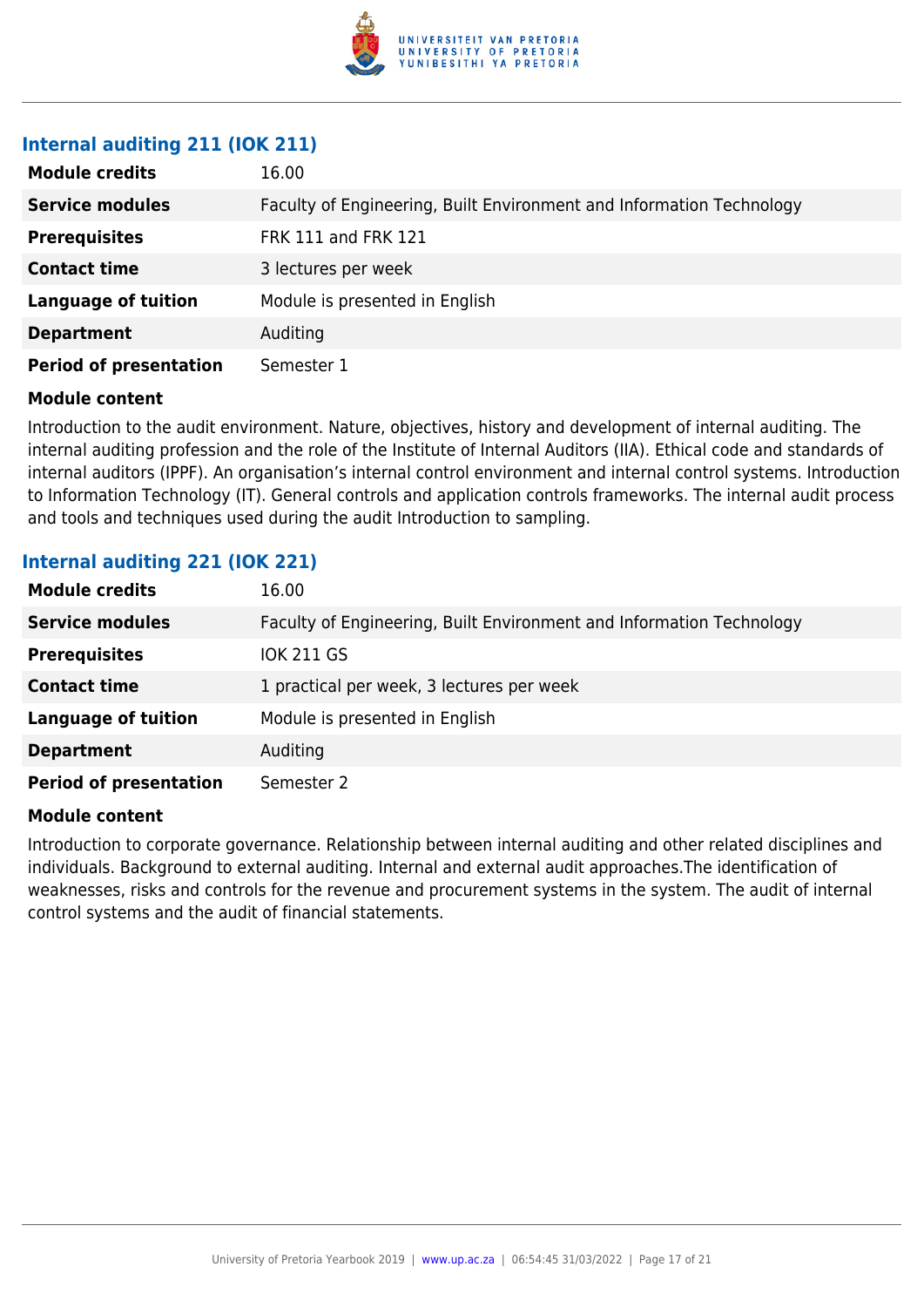

## Curriculum: Final year

**Minimum credits: 120**

## **Core modules**

## **Taxation 300 (BEL 300)**

| <b>Module credits</b>         | 40.00                                                                |
|-------------------------------|----------------------------------------------------------------------|
| <b>Service modules</b>        | Faculty of Engineering, Built Environment and Information Technology |
| <b>Prerequisites</b>          | BEL 200 and FRK 221 or FRK 201                                       |
| <b>Contact time</b>           | 1 discussion class per week, 4 lectures per week                     |
| <b>Language of tuition</b>    | Separate classes for Afrikaans and English                           |
| <b>Department</b>             | <b>Taxation</b>                                                      |
| <b>Period of presentation</b> | Year                                                                 |

#### **Module content**

The purpose of the module is to enable the learner to calculate the value-added tax liability and to journalise transactions; calculate the normal tax liability (including the determination of taxable capital gains and assessed capital losses) of individuals, companies, estates and trusts,discuss tax principles on value-added tax and normal tax; and calculate and discuss provisional and employees' tax and to object against an assessment.

## **Financial management 310 (FBS 310)**

| <b>Module credits</b>         | 20.00                                                                                                                                  |
|-------------------------------|----------------------------------------------------------------------------------------------------------------------------------------|
| <b>Prerequisites</b>          | Admission to the examination in FBS 220; FRK 211 and FRK 221. Only available to<br>07130202, 07130203, 07130204, 07130071 and 07130151 |
| <b>Contact time</b>           | 3 lectures per week                                                                                                                    |
| <b>Language of tuition</b>    | Module is presented in English                                                                                                         |
| <b>Department</b>             | <b>Financial Management</b>                                                                                                            |
| <b>Period of presentation</b> | Semester 1                                                                                                                             |
|                               |                                                                                                                                        |

#### **Module content**

\*Only for BCom (Financial Sciences, Financial Management Sciences, Investment Management, Internal Auditing and Law) students.

Relevant costs; standard costing with reference to application and evaluation; preparation and evaluation of plans, budgets and forecasts; techniques for allocating and managing resources; costing and accounting systems evaluation; techniques used in management decision making; new developments in business and management accounting; case study perspective. Cost management; strategic management accounting; cost estimation and cost behaviour; quantitative models for stock control; application of linear programming in management accounting; various management accounting techniques.

## **Financial management 320 (FBS 320)**

**Module credits** 20.00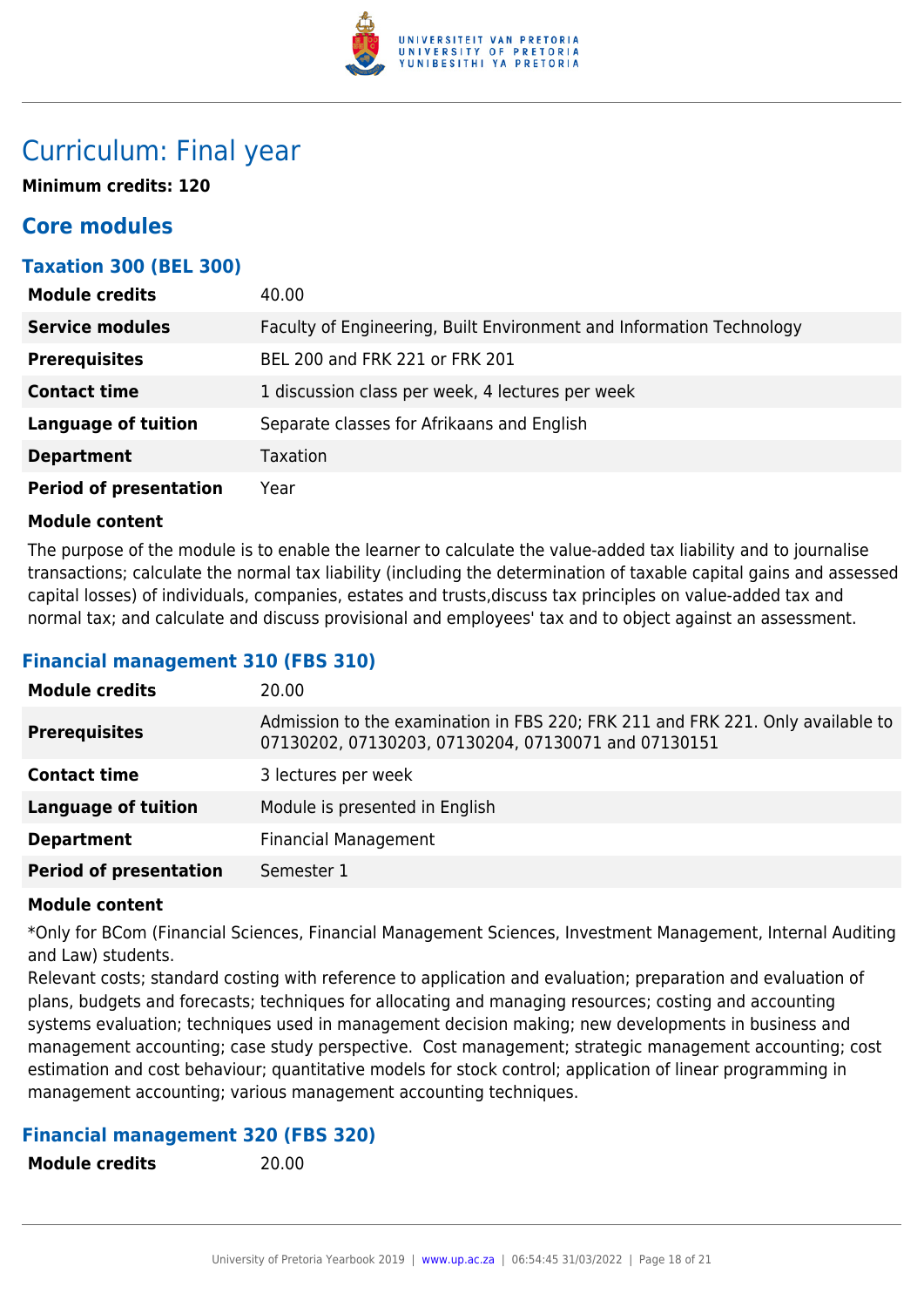

| <b>Service modules</b>        | Faculty of Engineering, Built Environment and Information Technology              |
|-------------------------------|-----------------------------------------------------------------------------------|
| <b>Prerequisites</b>          | FBS 210. Only available to 07130202, 07130203, 07130204, 07130071 and<br>07130151 |
| <b>Contact time</b>           | 3 lectures per week                                                               |
| <b>Language of tuition</b>    | Module is presented in English                                                    |
| <b>Department</b>             | <b>Financial Management</b>                                                       |
| <b>Period of presentation</b> | Semester 2                                                                        |

\*Only for BCom (Financial Sciences, Investment Management, and Law) and BSs (Construction Management, Quantity Surveying and Reak Estate) students.

Cost of capital; determination of capital requirements and the financing of a business to maintain the optimal capital structure; the investment decision and the study of financial selection criteria in the evaluation of capital investment projects; impact of inflation and risk on capital investment decisions; evaluation of leasing decisions; dividend decisions; international financial management. Valuation principles and practices: an introduction to security analysis; hybrids and derivative instruments, mergers and acquisitions.

## **Financial accounting 311 (FRK 311)**

| <b>Module credits</b>         | 20.00                                                                |
|-------------------------------|----------------------------------------------------------------------|
| <b>Service modules</b>        | Faculty of Engineering, Built Environment and Information Technology |
| <b>Prerequisites</b>          | FRK 211, 221 and INF 281                                             |
| <b>Contact time</b>           | 4 lectures per week                                                  |
| <b>Language of tuition</b>    | Separate classes for Afrikaans and English                           |
| <b>Department</b>             | Accounting                                                           |
| <b>Period of presentation</b> | Semester 1                                                           |

#### **Module content**

Preparation and presentation of company annual financial statements in compliance with the requirements of International Financial Reporting Standards (IFRS) relating to the following: income taxes; property, plant and equipment; impairment; non-current assets held for sale; intangible assets; investment property; borrowing costs; leases; accounting policies; changes in accounting estimates and errors; segment reporting; certain aspects of financial instruments.

## **Financial accounting 321 (FRK 321)**

| <b>Module credits</b>      | 20.00                                                                |
|----------------------------|----------------------------------------------------------------------|
| <b>Service modules</b>     | Faculty of Engineering, Built Environment and Information Technology |
| <b>Prerequisites</b>       | <b>FRK 311 GS and INF 281</b>                                        |
| <b>Contact time</b>        | 4 lectures per week                                                  |
| <b>Language of tuition</b> | Separate classes for Afrikaans and English                           |
| <b>Department</b>          | Accounting                                                           |
|                            |                                                                      |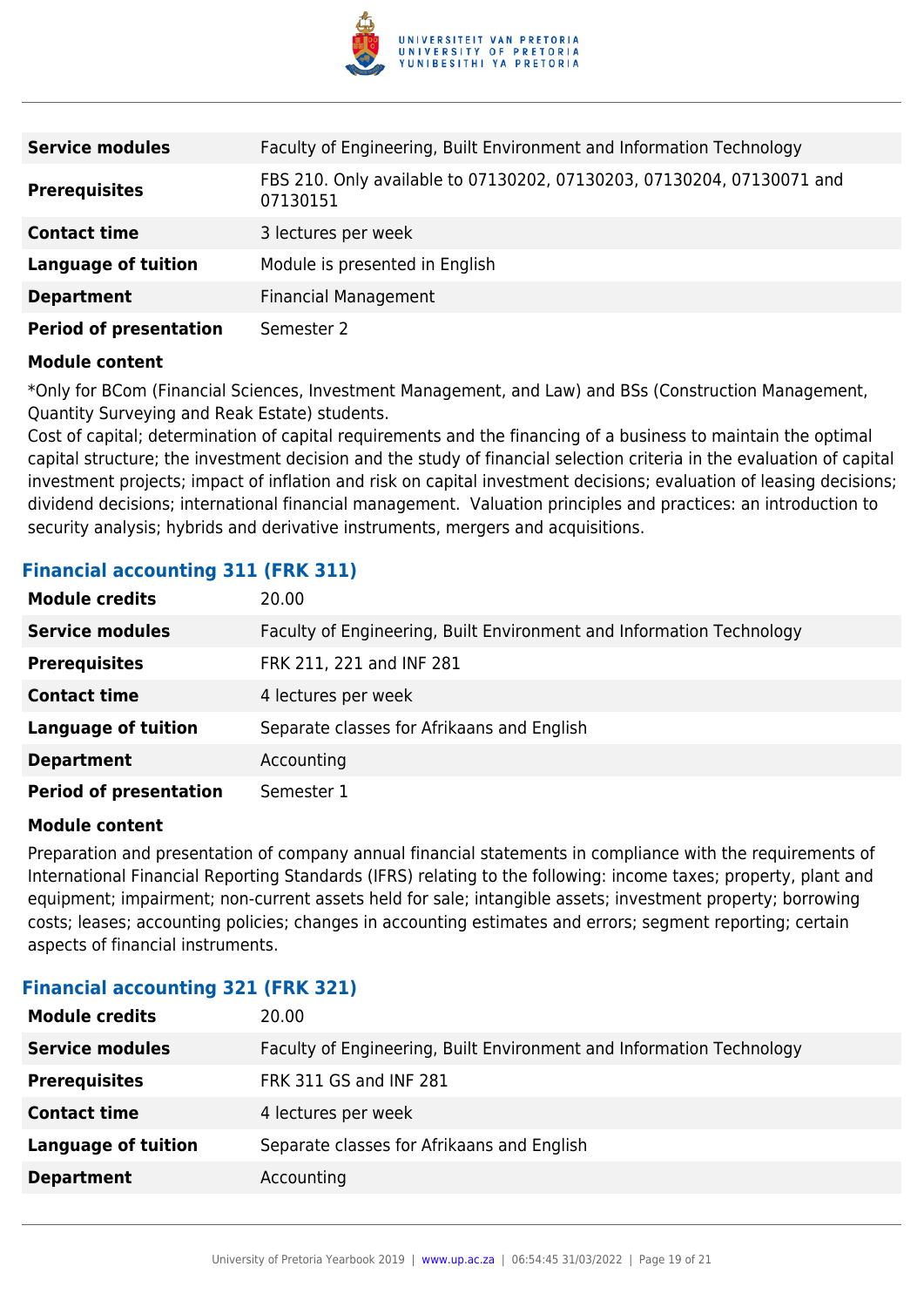

#### **Period of presentation** Semester 2

#### **Module content**

Preparation and presentation of company annual financial statements in compliance with the requirements of International Financial Reporting Standards (IFRS) relating to the following: the effects of changes in foreign exchange rates; earnings per share; related party disclosure; associates. Complex consolidation issues, including intra-group transactions; dividends; preference shares; revaluations; horizontal, vertical and mixed groups; insolvent subsidiaries; change of interest; consolidated cash flow statement.

## **Internal auditing 311 (IOK 311)**

| <b>Module credits</b>         | 20.00                                                                |
|-------------------------------|----------------------------------------------------------------------|
| <b>Service modules</b>        | Faculty of Engineering, Built Environment and Information Technology |
| <b>Prerequisites</b>          | IOK 211 and IOK 221                                                  |
| <b>Contact time</b>           | 1 practical per week, 3 lectures per week                            |
| <b>Language of tuition</b>    | Separate classes for Afrikaans and English                           |
| <b>Department</b>             | Auditing                                                             |
| <b>Period of presentation</b> | Semester 1                                                           |

#### **Module content**

General and application IT controls. The identification of weaknesses, risks and controls for the inventory, bank and cash systems. Statistical sampling. The audit of internal control systems and the audit of financial statements. Internal audit and external audit reports.

## **Internal auditing 321 (IOK 321)**

| <b>Module credits</b>         | 20.00                                                                |
|-------------------------------|----------------------------------------------------------------------|
| <b>Service modules</b>        | Faculty of Engineering, Built Environment and Information Technology |
| <b>Prerequisites</b>          | <b>IOK 311 GS</b>                                                    |
| <b>Contact time</b>           | 3 lectures per week                                                  |
| <b>Language of tuition</b>    | Separate classes for Afrikaans and English                           |
| <b>Department</b>             | Auditing                                                             |
| <b>Period of presentation</b> | Semester 2                                                           |

#### **Module content**

The identification of weaknesses, risks and controls for the payroll system and health and safety environment. The audit of internal control systems and the audit of financial statements. Computer Assisted Audit Techniques (CAATS). Introduction to performing an operational/performance audit. Relevant legislation and other guidelines that affect the internal audit profession. Introduction to the public sector internal audit environment.

The information published here is subject to change and may be amended after the publication of this information. The [General Regulations \(G Regulations\)](https://www.up.ac.za/yearbooks/2019/rules/view/REG) apply to all faculties of the University of Pretoria. It is expected of students to